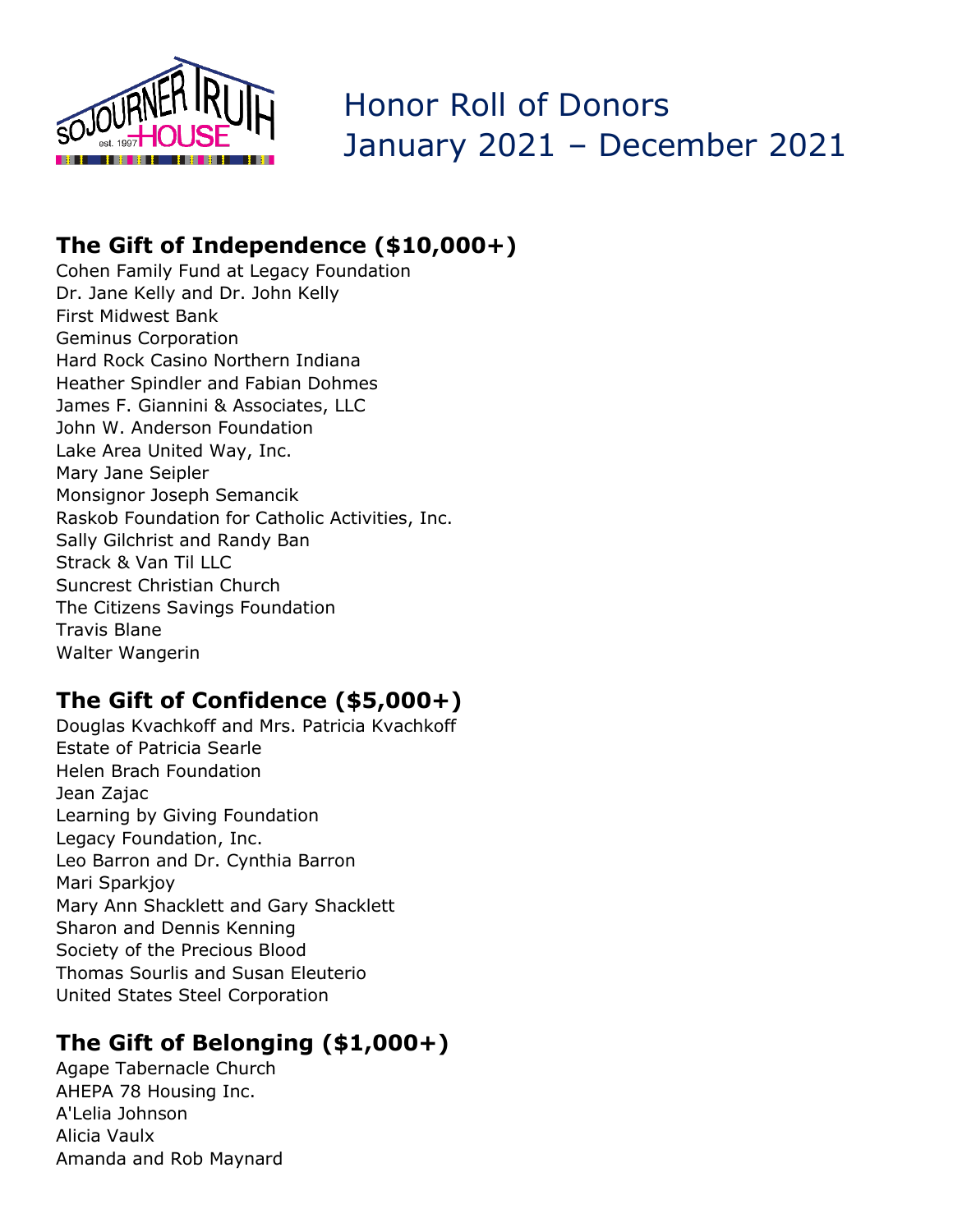Ami McReynolds Amy Klefeker Anne Tsitiridis Augustana Lutheran Church Foundation Barbara and Richard Whitlow Barbara Plampin Barbara Swanson Barry Levin Beth and Charles Polusky Carolyn Deible Mikovich Catherine Hirsh Catholic Foundation for Northwest Indiana Centier Bank - Corporate Centre Chase Bank - Glen Park Chase Bank - Miller Christ Lutheran Church Christina Dow Chuck Pease Clara David Cleveland-Cliffs Steel, Inc. Community Foundation of Northwest Indiana, Inc. Congregation of Sisters of St. Agnes CrossPoint Church Daniel Abaraoha Daniel and Deborah Moser David and Marie Edmonds Dianna Abu-Ali Dick and Betty Sterk Dorene Albright Doris and John Ban Dr. Timothy Raykovich Edmund and Joan Kulesa Elaine Erickson Elizabeth Wynne First Presbyterian Church of Hammond First United Methodist Church of Crown Point First United Methodist Church of Hammond Francie Stamate God Water, Inc. Greater Northwest Indiana Association of REALTORS Holy Spirit Catholic Church Horizon Bank Indiana American Water Company Ivy Tech Community College - Lake County Jack Tonk and Judy Tonk Jake and Diane Sullivan Jameka Taylor James and Alice Meyer James and Julie Doran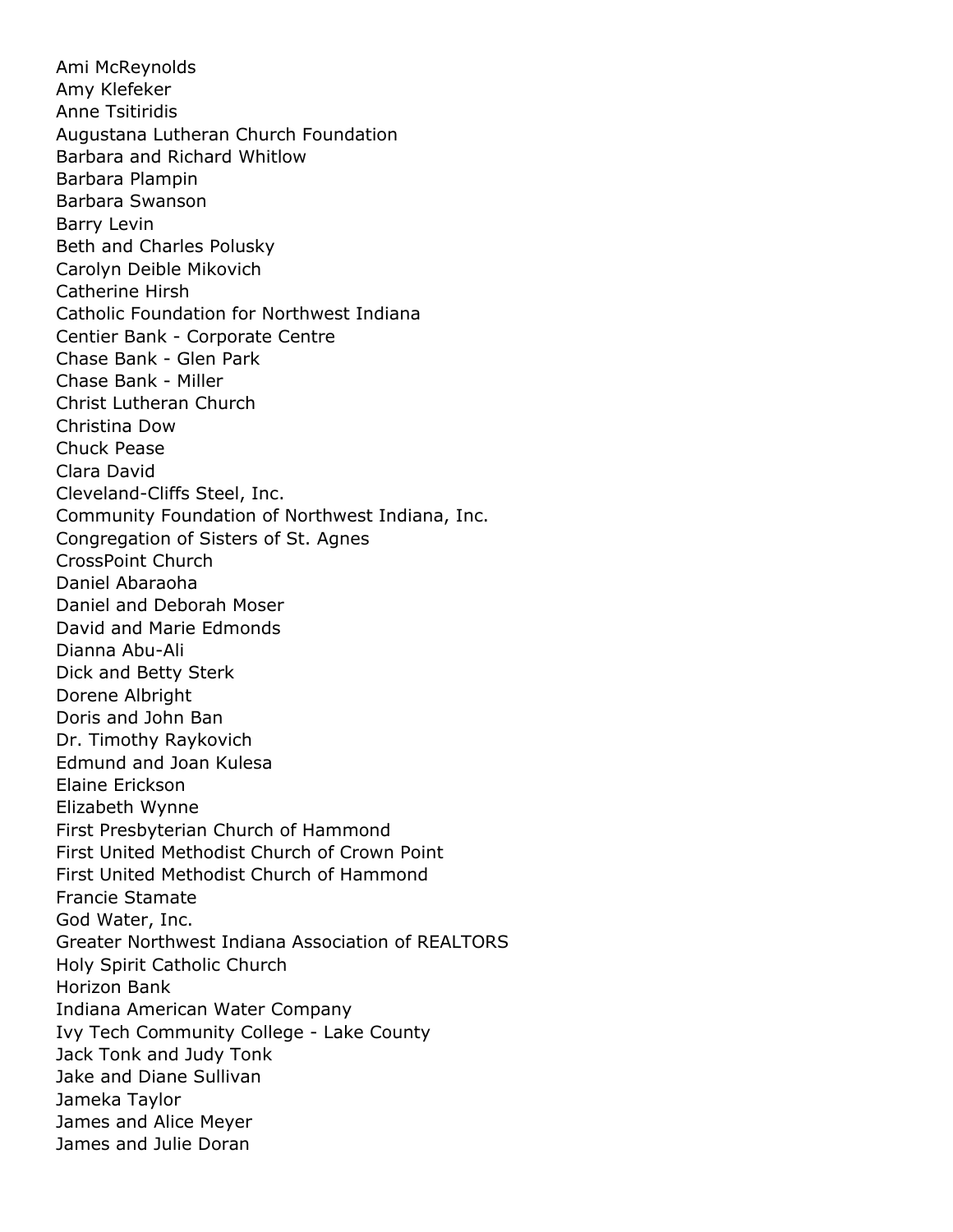James and Marge Rauer Janette Joseph Jean Bargeron Jean David Jeanne' Bradford Jeff and Michelle Granskog Jeffrey & Shawn Strack Jerry Gumbleton Jodi and Daniel Allen Joe and Jacqueline Feller John Pelkey and Mrs. Patricia Hofstra-Pelkey John Zaborske and Mrs. Lillian Zaborske Joseph Skozen and Mrs. Lisa Misner-Skozen Joyce Phipps Nutt Judith Meschede Judith Stanton Julie Peller Kathy and Mark Graham Kathy Bosch Kenneth and Cheryl Keller Kristen Hudson Lillian Zajac Marge Sevening Maricela Perez Mary and Daniel Nemeth Mary Persyn Michael and Marilyn Dolder Mike and Rebecca Buchanan Mike Gluszewski Mornette McShane Mr. and Mrs. James Huson Mr. Gerald Bishop and Suzanne Bishop Mrs. Georgiann Pangere and Steve Pangere Ms. Lisa Zurawski Myra Everhart Nancy Knightly Nappanee Missionary Church New Kingdom Harvest Ministries Church Nick and Maureen Gianikos NIPSCO Norma Dvorscak Novak Family Foundation Order of AHEPA 78 Paige and Kevin Burns Pamela Key Patricia and Frank Lennon Patricia Cooke Patrick and Carolyn Gorman Paul and Janice La Reau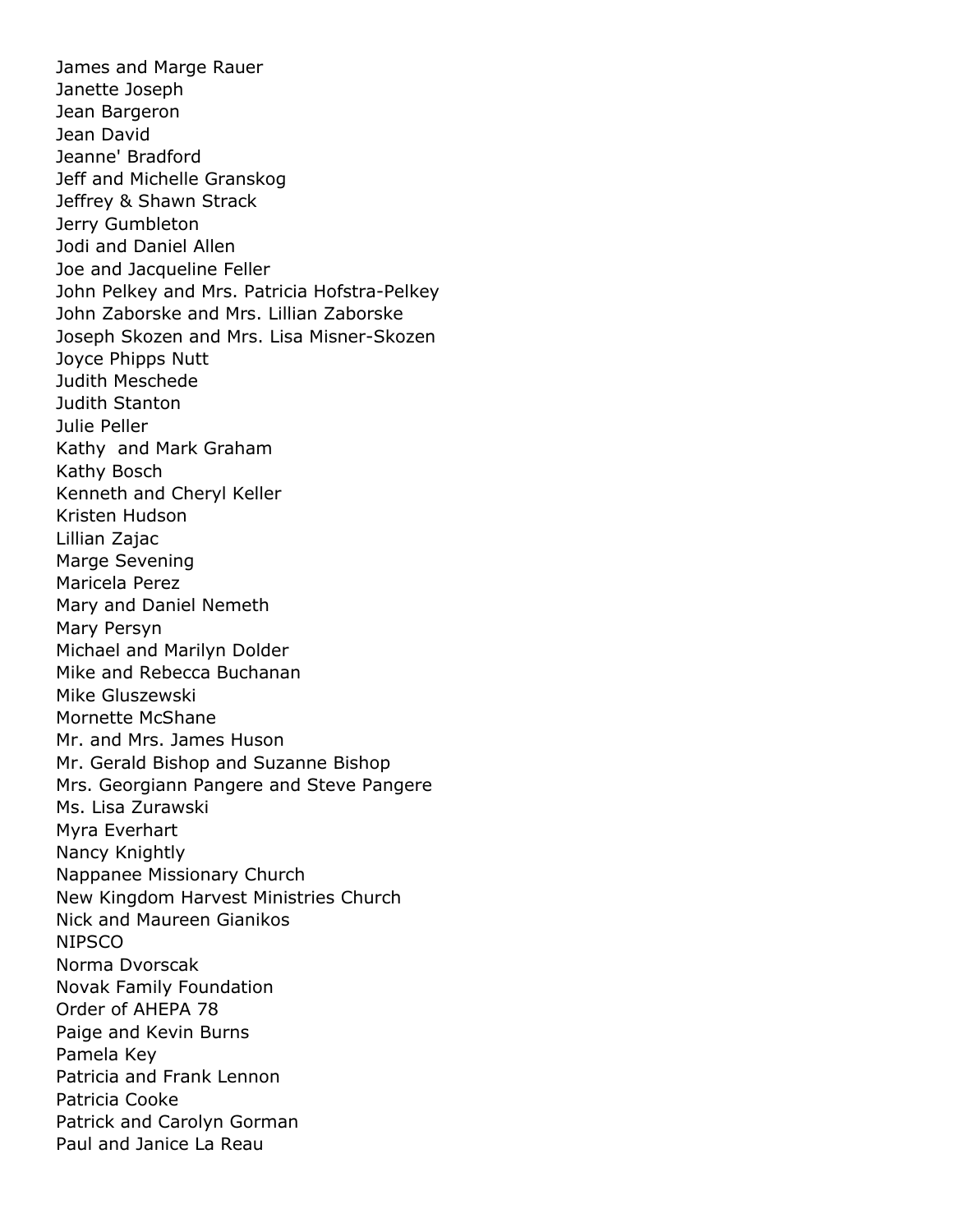Paula Johns Peoples Bank - Corporate Center PHJC Sisters - Donaldson PNC Bank Powers and Sons Construction Company Inc. via Fidelity Charitable Rachel and David Cook Rachel Barbee Rev. Father Gerald Schweitzer Rev. Father Kevin McCarthy Rev. James and Mrs. Claudia Swarthout Robert and Peggy Ligda Endowment Fund Robin and Kevin McHugh Roger Simmons Ronald Cohen Ross Pangere and Lexi Orfanos Sandra Nolte Scott Yahne Service League of Northwest Indiana Shirley Moorehead St. Helen Catholic Church St. Vincent De Paul Society Steve and Sue Coombs Susan Cohen The Culinary Masterpiece Theresa Tucker Thomas Witt and Mrs. Susan Witt Timken Company Charitable & Educational Fund Tom Molnar and Kathy Molnar Toni Mola and David Block US Bank Vanessa Welty Visiting Nurse Endowment Fund at Legacy Foundation Westminster Presbyterian Church of Munster William Kopp Zalikha Khamitzhanova

#### **The Gift of Healing (\$500+)**

Amanda and Steve Zelechoski Ameristar Casino of East Chicago AvPORTS Management, LLC Ayers Realtors, Inc. Baird Foundation, Inc. Barbara Zielinski Beachfront Dance School Bob's Discount Furniture Charitable Foundation, Inc. Brad and Michele Marshall Cal and Cathy Bellamy Carol Keating Charles and Barbara Lazzaro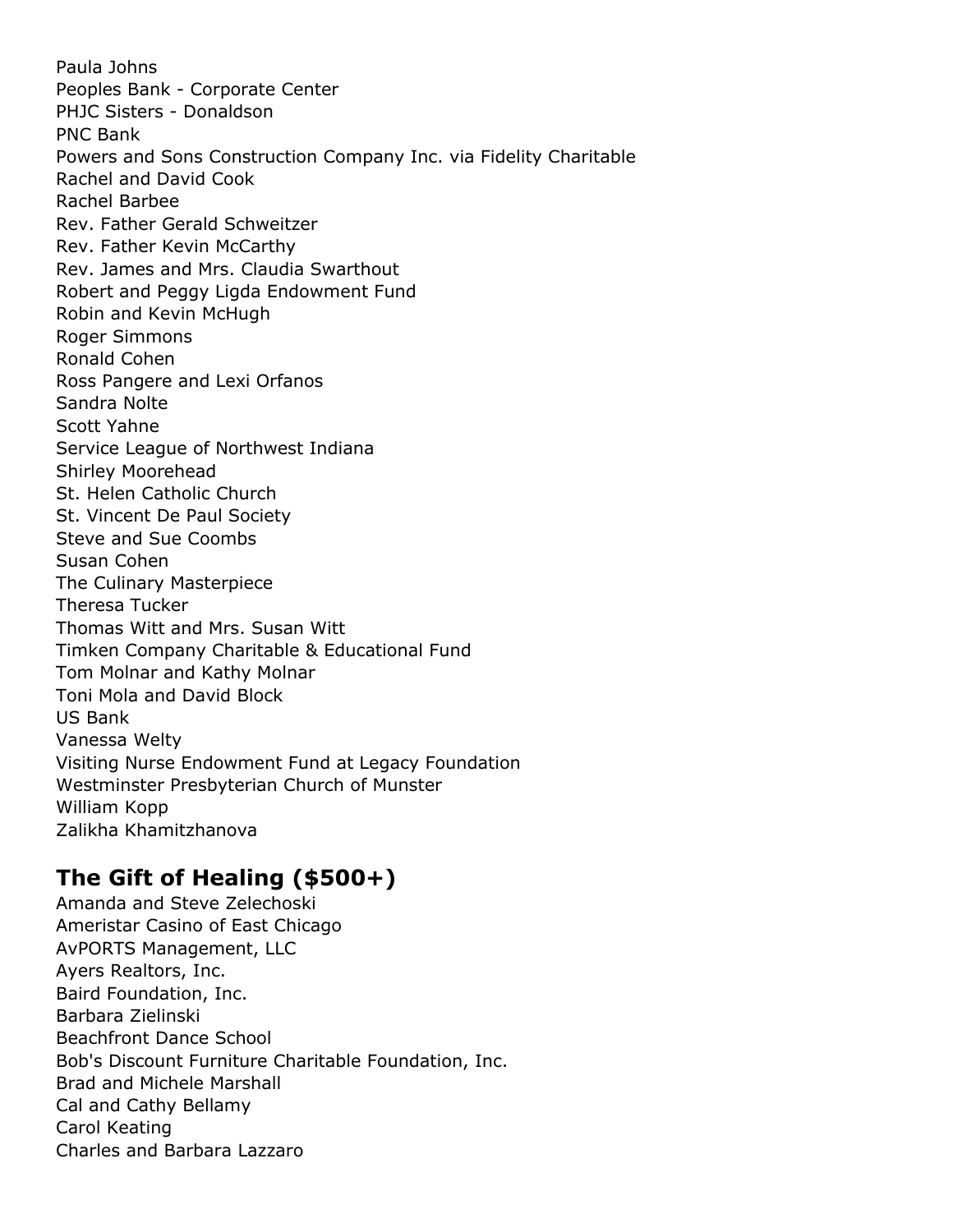Christina and John Frett Clifton Gooden Dean Sangalis and Associates Dr. Lynn Miskovich Edith Coleman Erin Schmidgall Family Express Corporation Fiduciary Management, Inc. First Catholic Slovak Ladies Association of the USA Gary and Nancy Wagner Gerald M Bishop & Associates Hixon Home Improvement Co., Inc. ILA Local 1969 AFL-CIO Janet Curley Janet Petrites Janice Gatons Jasmine Lopez Joyce and Andrew Stedt Kappa Kappa Kappa, Inc. - Beta Rho Chapter Larry and Laura Evans Lincoln Financial Group Linda Ackerson Marlene Minyo Marram Health Center Melinda Watson-Moore Methodist Hospitals Mike and Sandi Stoffregen Mrs. Maureen Mirro-Zimmer and Michael Zimmer Mrs. Ruth Haller Nancy and Timothy McKenna Notre Dame Federal Credit Union Puntillo and Crane Orthodontics, P.C. Randale Honaker Robert W. Baird and Co. Rose and David O'Malley Rotary Club of Gary Ruth Needleman Saint James Family Help Services, Inc. Sharon Perkins St. Helen's Philoptochos - Women's Society Chapter #2034 Stacy Steiner T & B Tube Company Teachers Credit Union The Eich Family Charitable Fund Theresa Secondino Thomas and Laura Maginot Thomas and Lucy Chocholek Tim Bucher Timothy Stabosz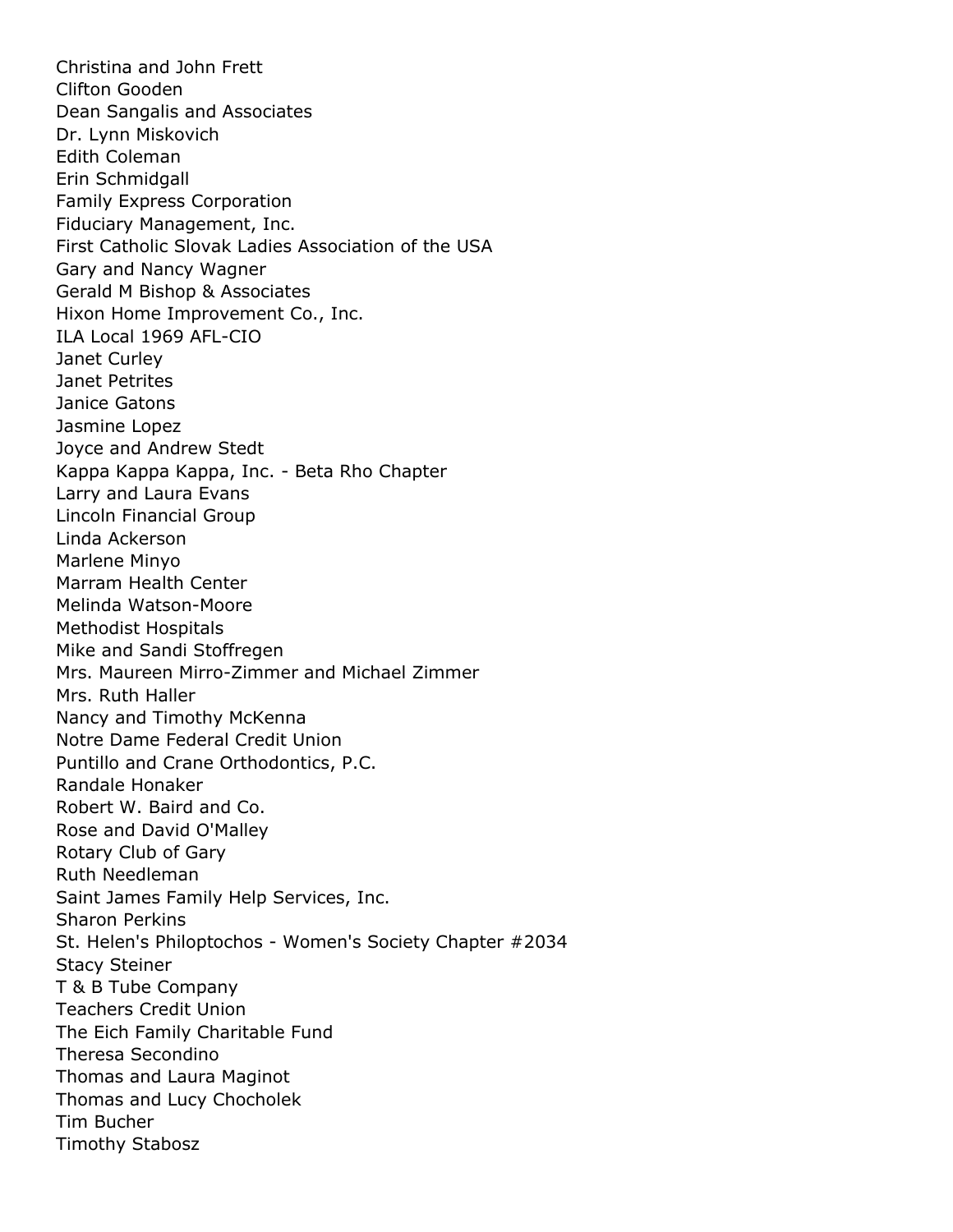Tolbert & Tolbert United Steel Workers Local Union 12775 William Brennan William Thompson

## **The Gift of Shelter (\$200+)**

AHEPA 78 Bingo Lodge American Freedom Insurance Company Andrean High School Anne and Lionel Cohen Anne Thompson Anthony and Sheila DeBonis Anthony Bytnar Arleen Peterson Arlisher Jones Ashley Stewart, Inc. Barbara Barron Barbara Lamping Barbara Ricklefs Becki Yukon Bernadette and Douglas Grimes Bernadette Subia Bernice and F.C. Richardson Beverly David Bishop Noll Institute Bobbie and Rod Reutter Carol and Phillip Smith Carol Noetzel Carolyn Sojka Chesterton High School Key Club Christ Baptist Church Christine O'Connor Christopher Ahna Commissioner Kyle Allen Connie Bauer Constantine Spiridis Cynthia Reynolds Dale Grupe Dan and Ann Ruggaber Daniel and Louise Dagnillo Daniel and Tamara Kenning Daniel Jaconetti Darrolyn and Leon Sharp David Ackerman David and Helen Batusic Dean Gregoline Deborah Schulte Diane Anderson Dolores Phillips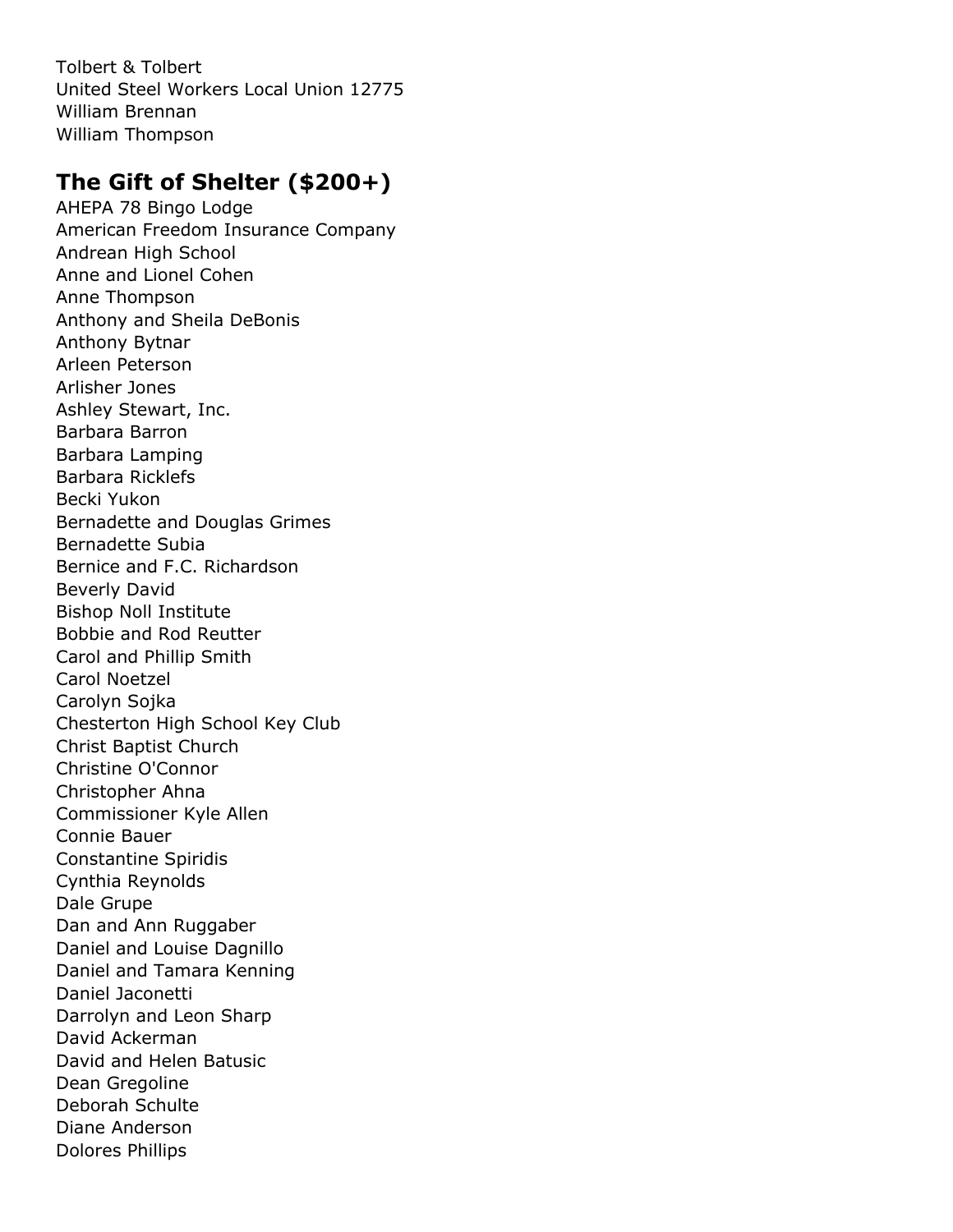Donna Rogers Dr. Brenda Thompson Dr. Edwyna and Mr. George Hord Dr. Mark Kolozenski Dr. Napoleon and Mrs. Eslynn Tabion Edgewater Health Elizabeth Greenwald and Thomas Boldt Elizabeth Huber Emil Pfenninger Enyonyam Boyd Eric Dorris First Christian Church (Disciples of Christ) Forest Ridge Academy, Inc. Frances Justak Frances McKee-Butcher Frank Mungo George and Sharon Stroguiludis Gerald and Mavis Lehmann Good Padre Foundation Hattie and James Hunter Holly Cummings Hoosiers for Haneefah -Haneefah Khaaliq for U.S. Senate Israel CME Church Jackie Stuck and Theodore Borggren James and Karen Miskovich James Schmitt Jason Berner Jenette McKnight Jennifer and Kent Rosenbaum Joann Korzeniewski Joann Vanek Joanne and Bill Nawrocki Joanne and Ronald Boyer John & Litsa Kostidis Charitable Fund John and Kimberly Stahura John Jurasevich John Kroepfl Joyce Russell Judith and James Spence Karen Pavel Karleen and William Welch Katherine and Marvin Kornblith Kathleen Mirich Kathryn Murphy Kay Hosmer Keith Hylek Kent and Shirley Lindquist Kevin Day Kim Whelan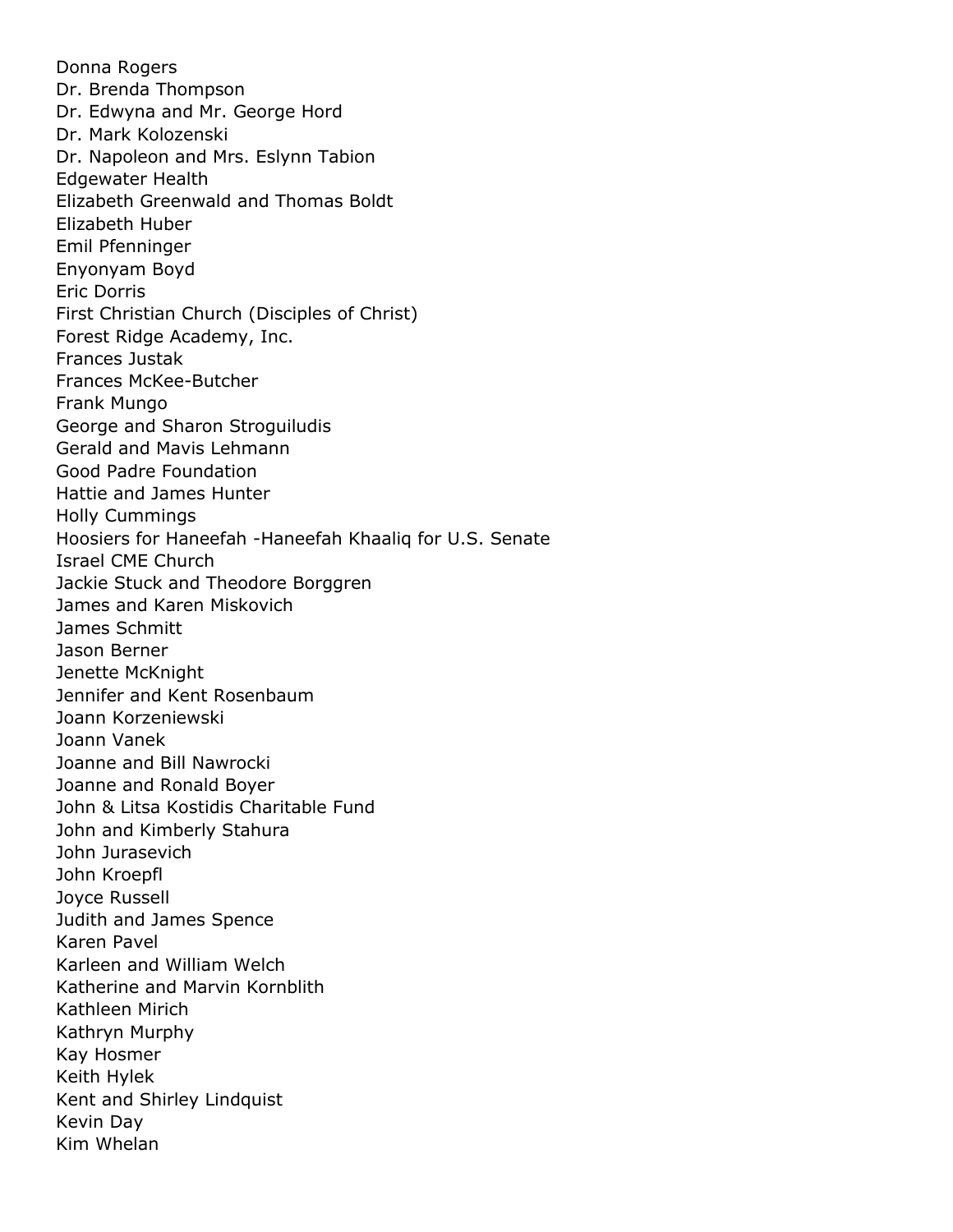Kitty Bjorklund-Cozza Kris Livovich Lake County Master Gardeners Association Larry and Ann Baas Larry Brown Leane and David Cerven Leon and Tina Stath Linda and Russell Blomquist Linda Kennedy Linda Shourek Lisa Jordan Lori and Julian Robinson Lorre Joiner-Williams Louvern Tucker Luz Perez Lynda Klekowski Margaret Reister and Mr. Tom Walters Marty & Carole Levine Mary and Charles Lee Mary Balas Mary D'Aloisio Mary Ketchmark Mary Paquin and Alan Paquin Mary Worthy Matt and Geneie Dilts Maureen and William Sammon Michael and Mary Kapitan **Microsoft** Mildred Harris Monica Drzewiecki Monica Yacko Mr. Edwin and Mrs. Katherine Fesenmyer Mr. Robert Purcell Mrs. Elizabeth and Dr. Peter Mavrelis Mrs. Paula Wills Mrs. Reynalda and Dr. Marion Iverson Ms. Monique Jordan Nancy and Dennis Fitzgerald Nicole Berry Nikki Nelson-Martin and Ronald Martin Ogden Dunes Women's Club Ophelia Prince Order of AHEPA Calumet Chapter 157 Pamela Schopp-Young Patricia A Pullara Patricia and Harold DeNeal Paul Panther Peggy Kolarik Philip and Helen Hudson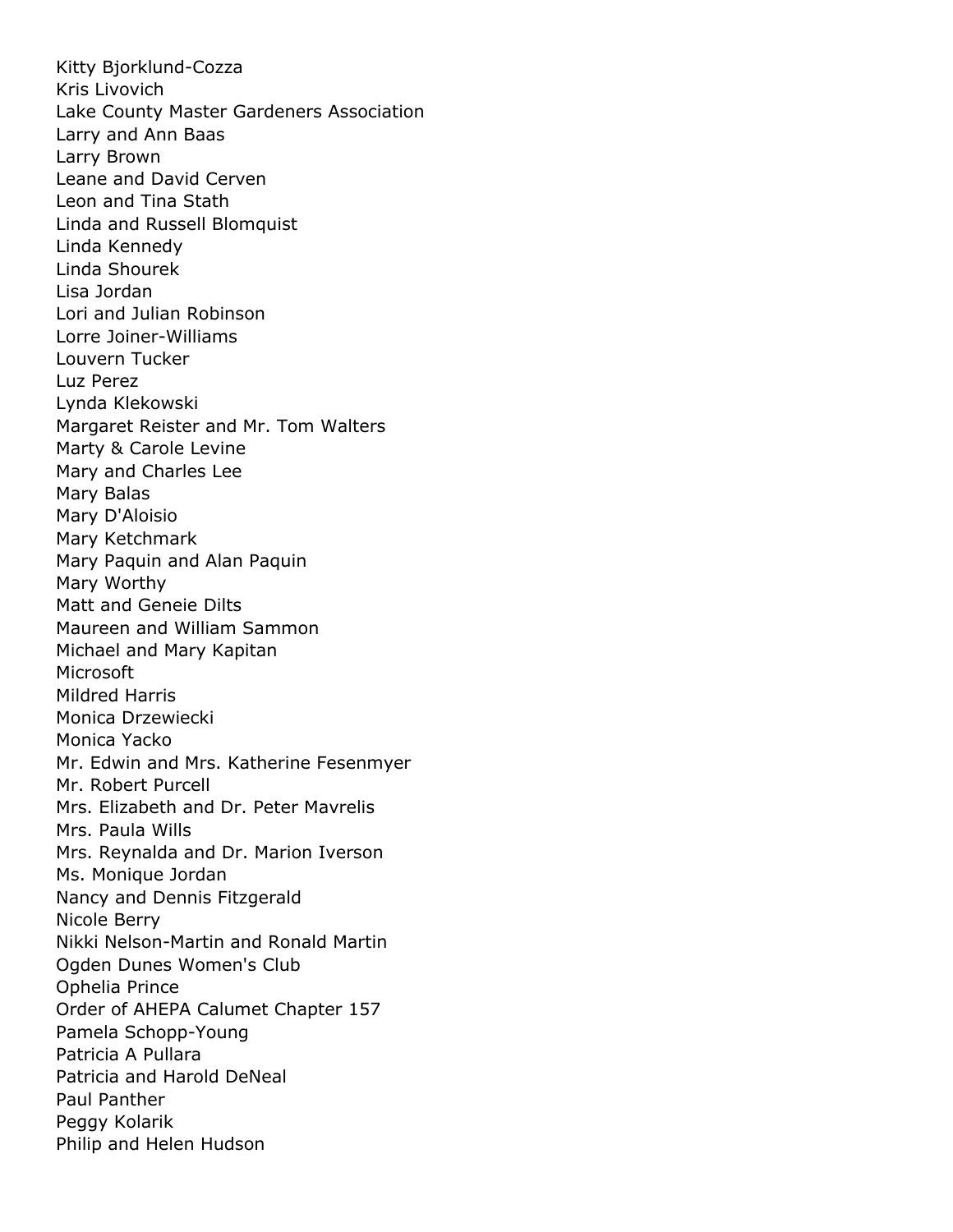Phoebe Selden Raisa Otero-Cesario Rebecca and Alex Sobolevsky Renee Kozlica Rev. Charles and Mrs. Sarah Hensel Rev. Father J. Patrick Gaza Richard and Debbie Scott Richard and M. Cecile Raffin Rick Bella Robert Acosta Robert and Susan Lehman Robert Briggs Robert Sivulich Rocco Schiralli Ruth Kerger Sally Clair Saundra Starling Scale Marketing Scott McEuen Sharon Morales Sherry and Eugene Schlickman Shirley Day Shirley Thomas Sister Peg Spindler, CSA Sisters of St. Francis of the Holy Cross Sixteen Pearls Foundation, Inc. Skip Mungo Sr. Kathleen Quinn, PHJC Sr. Loretta Schleper St. Mary's Church St. Stephen Martyr Parish St. Teresa of Avila Catholic Student Center St. Timothy Community Church Stacy Holland Stephanie and Keith Anderson Stephen and Joan Backe Sue Miller Susan Allan and Perry Cartwright Susan and Ritchard Watkins Susan Ward Susanne Smith Sylvia and E. Thomas Collins The Melanie & Bill Switzer Charitable Fund Thomas James T-Mobile Todd and Martha Zeltwanger Tom and Doris Nichols Trinity Baptist Church Udotcy Deloney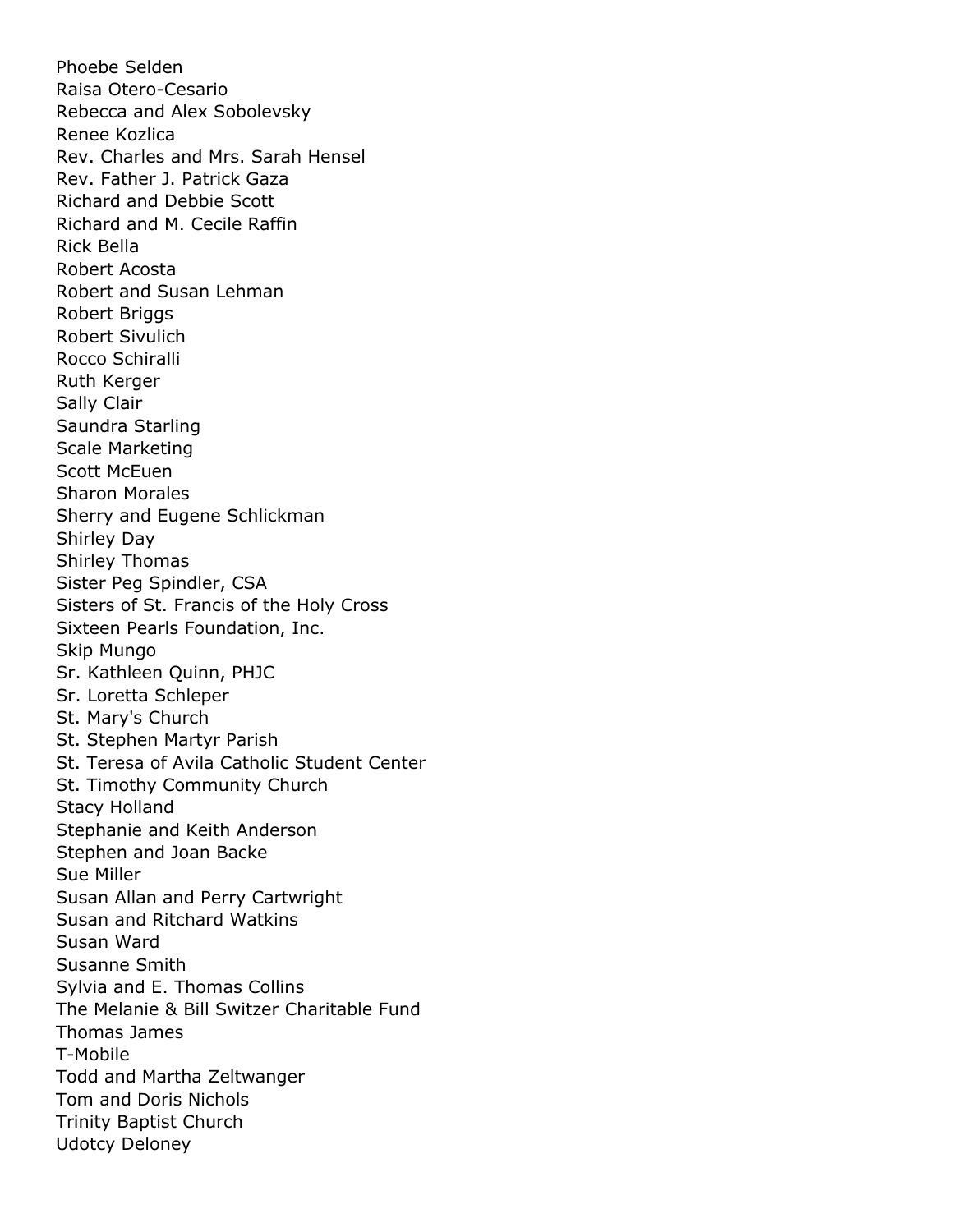United Steel Workers Local 6787 Urban League of Northwest Indiana USW Local 1011 Verdeen Strain Veronica Flores Victoria and Peter Murdakes Victoria Ford Virginia Tomac Wallace Johnson William and Debbie Lopez William and Joan Malatestinic William and Pamela Sanford William Monahan William Penn Association Women Lawyers Association

### **The Gift of Friendship (\$1+)**

A Lozier Abundant Grace COGIC Adam Gibson Addie and Theodore Hooper Adina and Jim Wiseman Adra Young Adriene and Marcus Martin Afrika Alsup Agnes Roberts Aimee Harvey Air Filter Heating & Cooling, Inc. Airiel Crenshaw Al Yelich Alan Neff Alejandra Ceja Alex Cherry Alex Heck Alexander and Mary Bodak Alexis Gustafson Alfonso Avila Alice and Kenneth Bohling Alice Pennels Alice Pickford Alison Revetta Allied Venture LLC Alma Collins Almeda Fields Alpha and Darlene Holder Alpha Kappa Alpha Sorority - Gamma Psi Omega Chapter Alpha Kappa Alpha Sorority - Sigma Phi Omega Chapter Alyce Kinzie Amanda Jennings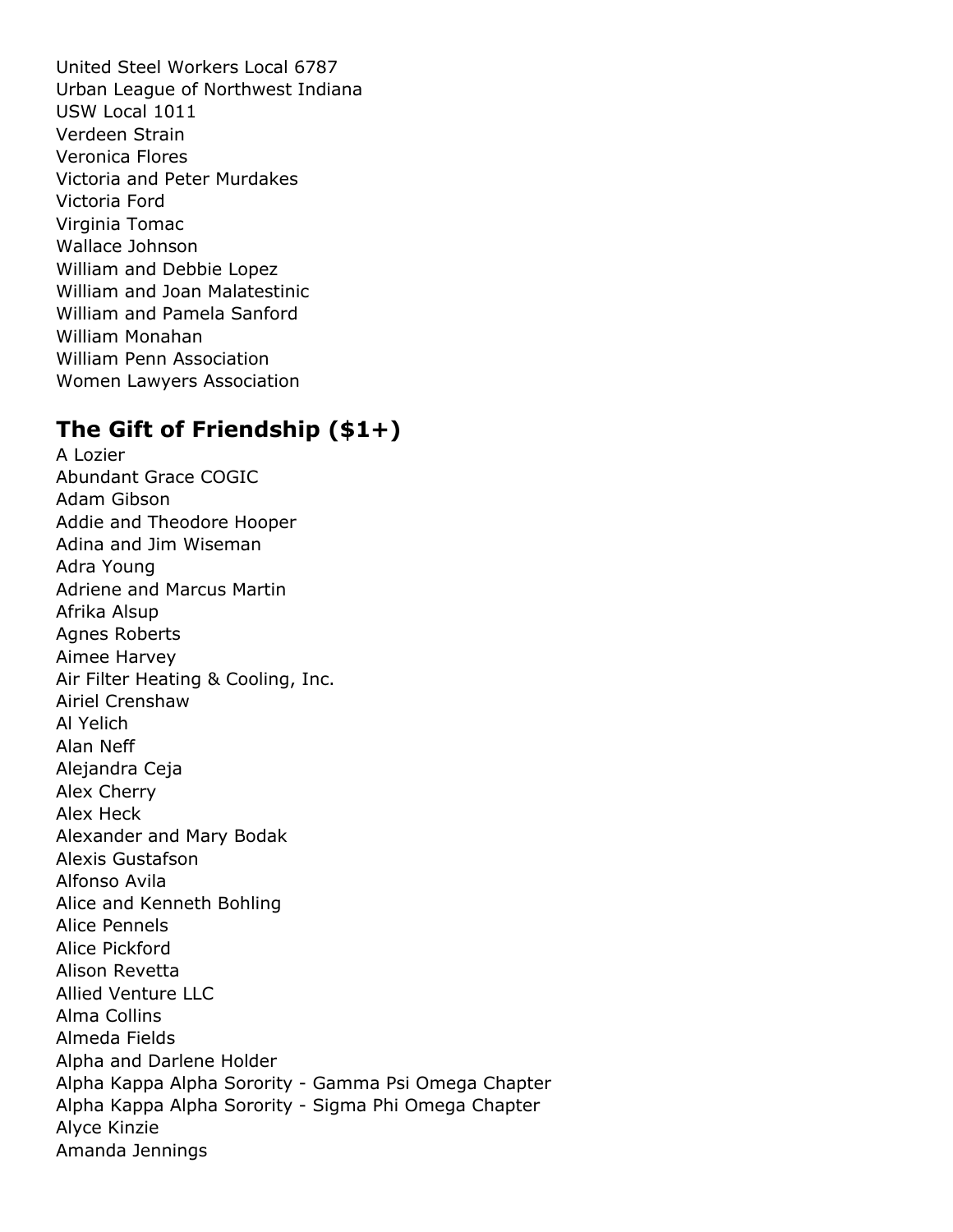Amanda Keene Amelia Claus American Association University Women Gary-Merrillville Branch Amy Brown Amy Bucher Amy Francis Amy Gniadek and Ed Gniadek Amy Halvorsen Amy Hugle Andreas Andreou Andrew Kyres Angela Hummel Angela Lockett Ann Becker Ann Govert Anna Flores-Martell Anna Libby Anna Munoz Anne and Thurman Eldridge Annette Dorn Annette Smith Ann-Nita McDonald Anthony and Catherine Hausfeld Anthony and Susan Escher Anthony Englert Anthony Kutylo Anthony Logan Antonia Peskin Arnetta Alston Arvella and Dion Greenlaw Ashley Moore Athamantia Stamos Attorney Derrick Julkes Attorney Michael Troumouliaris Attorney Rinzer Williams Bala Krishnan Barb and Jim Shinovich Barbara and Dan Dinga Barbara and E Randall Wright Barbara and Jeffrey Ronciak Barbara and Lawrence Galler Barbara and Ronald Jerzyk Barbara Hargrove Barbara Manning Barbara Shaw Barbara Taliaferro Beatrice Sea Belia and Jeffrey Farver Belinda Sebenste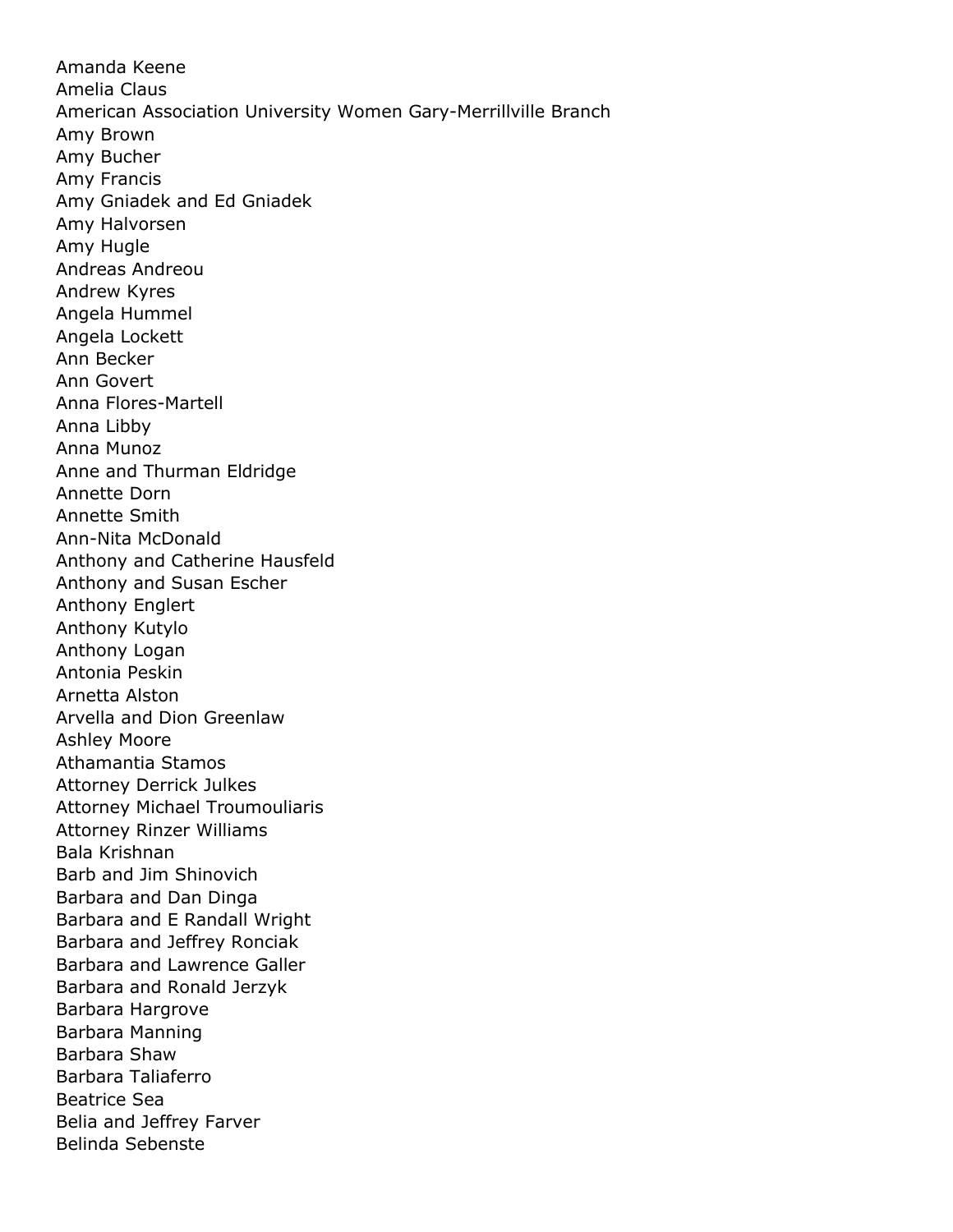Belinda Stevenson Benevolent Society of Chios Kanaris Benita Blanford-Jones Bert Moss Bertha and Raul Sosa Bessie and Sidney Dent Beth and Joseph Leffelman Beth and David Wilmoth Beth and Jo Cavallo Beth Jerzyk Beth Meier Bethlehem AME Zion Church Betty and Robert Mantel Betty Wilusz, Billy Phillips, and Christine Phillips Bettye Philips Beverly Pratt Bill and Georgia Kish Billy Holloway Bob and Carole O'Donnell Bobbie Jones Bonita and Clarence O'Connor Bonnie and Melvin Bell Bonnie Kekelik Bradley Kain Brenda and Jeffrey Mitchell Brenda Collins Brenda Darrol Brenda Harmon Brenda Johnson Brenda Woodfaulk-Parker Brenna Oberholtzer Brian and Kristie Smith Brienne Blair Brite Star Corporation Burns Funeral Home C.J. Heck Caitlin Mills-Groninger Calumet Township Trustee Calvin Lofton Candi Yanders Candice Foster Carl Wolf Carol Ann Florence Carol Bolin Carol Bowman Carol Cody Carol Dunn Carol Shingler Carole and Richard Barnes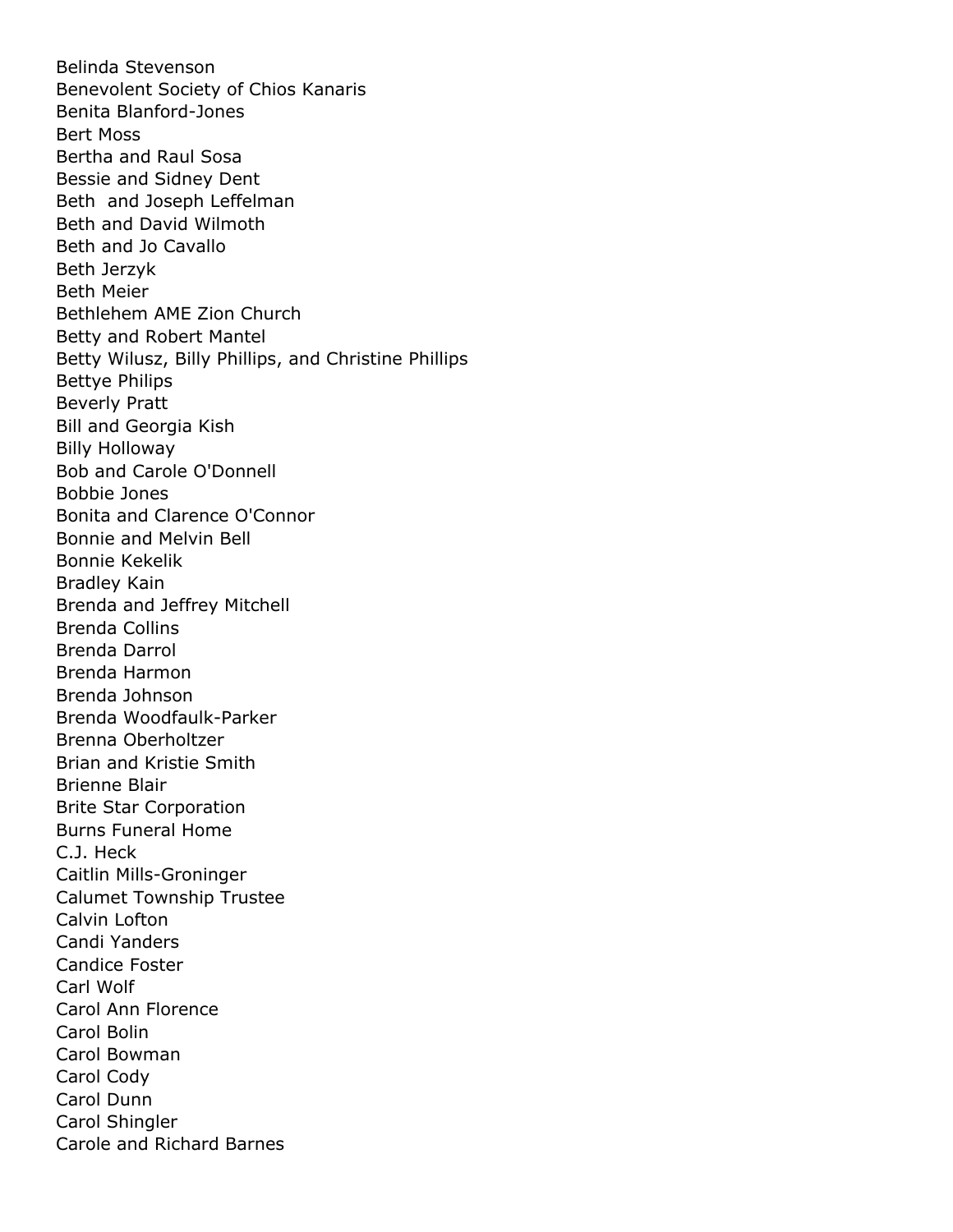Carole Mc Namara Caroline Krall Carolyn Stollenwerk Carolyn Wright Carrie Greer Casaundra Hill Caterina and Jude Komyatte Catherine and Derrick Hurst Catherine and Michael Wyatt Catherine Bradley Catherine Diekemper Catherine Kilcoyne Catherine's Cottage Cecelia Thomas Cecily Bennett Allen Celeste Pettis Celeste Ux Charelotte Hawkins Charlene Kamanaroff Charles and Gloria Velez Charles and Karen Lansdowne Charles Fisher, Jr. Charles Sands Charles Woods Charlie Simmons Charlotte Emery Charlotte Mayo Chauncey Kingsbury Chelsea and Terrell Whittington Cherie Hicks Cheryl and Reginald Hollingsworth Cheryl Hampton Cheryl Upshaw Chesterton United Methodist Church Christ Atsaves Christine and Terry Hoover Christine Flynn Christy Horn Cindy and Kenneth Keilman Cindy Brito and Anthony Costello Claire Wellington Clarice Carpenter Clark Gloyeske Claudia Guerrero Claudia Wells Clem Parker Cleophus and Sharma Naylor CNB Bank & Trust Colette Oram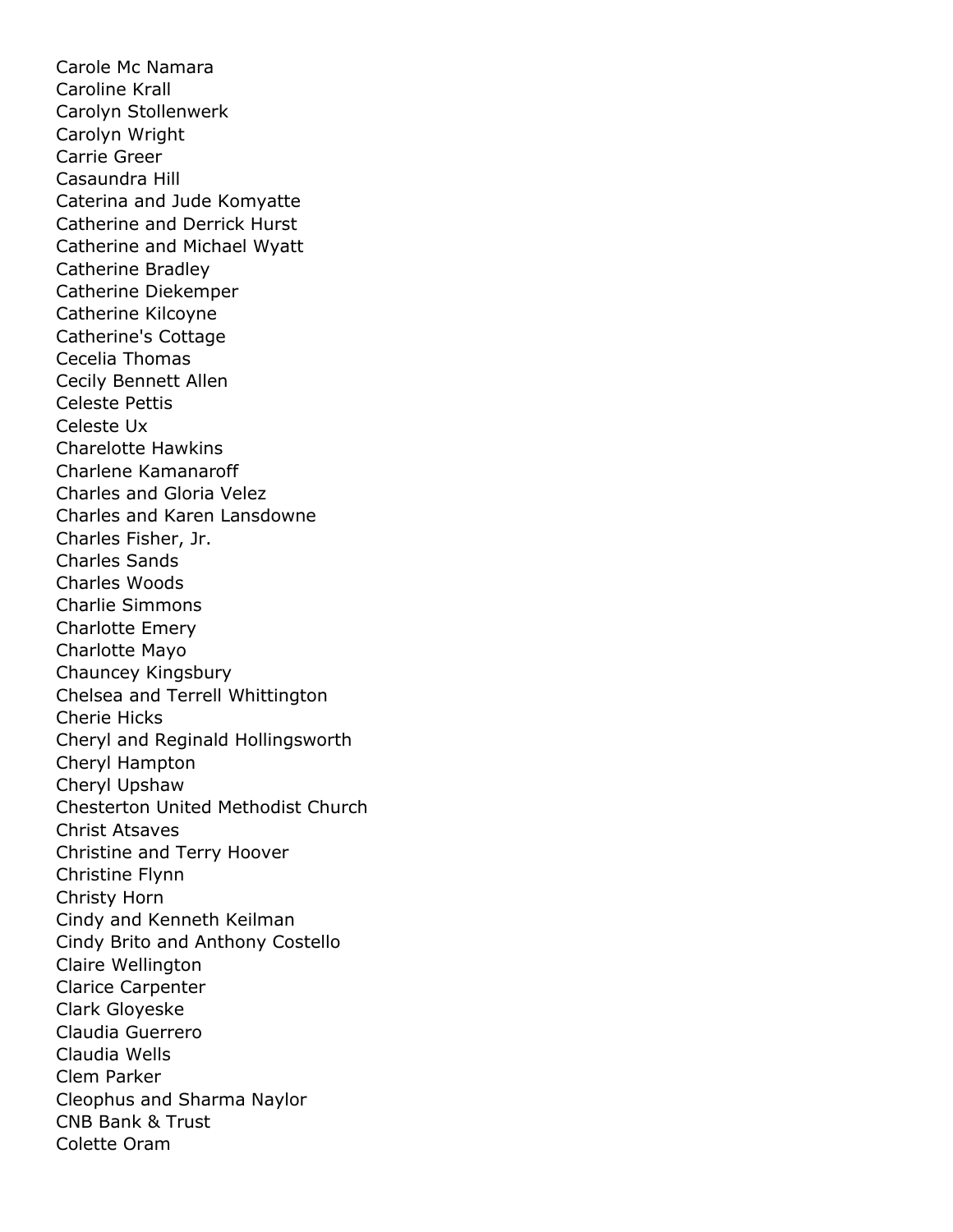Colleen Duffy Collette Edwards Constance Adams Constance Garcia Consuelo Ballom Corey Crenshaw Crystal Armstrong Crystal Beeks Crystal Bland Crystal Ligda Curtis Hardin Cynthia Addison Cynthia and Andrew Polk Cynthia and Larry Pruitt Cynthia Lomax DaLanya Hamblin Dale and Susan Law Dan Wisniewski Daniel and Diane Mckern Daniel and Sophie Chubrich Daniel Coil Daniel Oberender Daniel O'Meara Danna Conley Darien Hayes Darlene Manuzzi DarLisa Meaders Darniece Bell Darryl and Dorothy Graden Daughters of Penelope Mentor No. 81 Dave and Corrinthia Bullock Dave and Diane Haycraft Dave and Karen Piercy David and Beth Hamstra David and Kimberly Pastrick David and Lori Keck David and Susan Kenning David Bledsoe David Briggs David Cross David Leydet David Moore-Stamps David Saliga Davonte Piggee Dawn Brandt Dawn Johnson Deacon Gregory Fabian Deacon Richard Huber Deanna Flores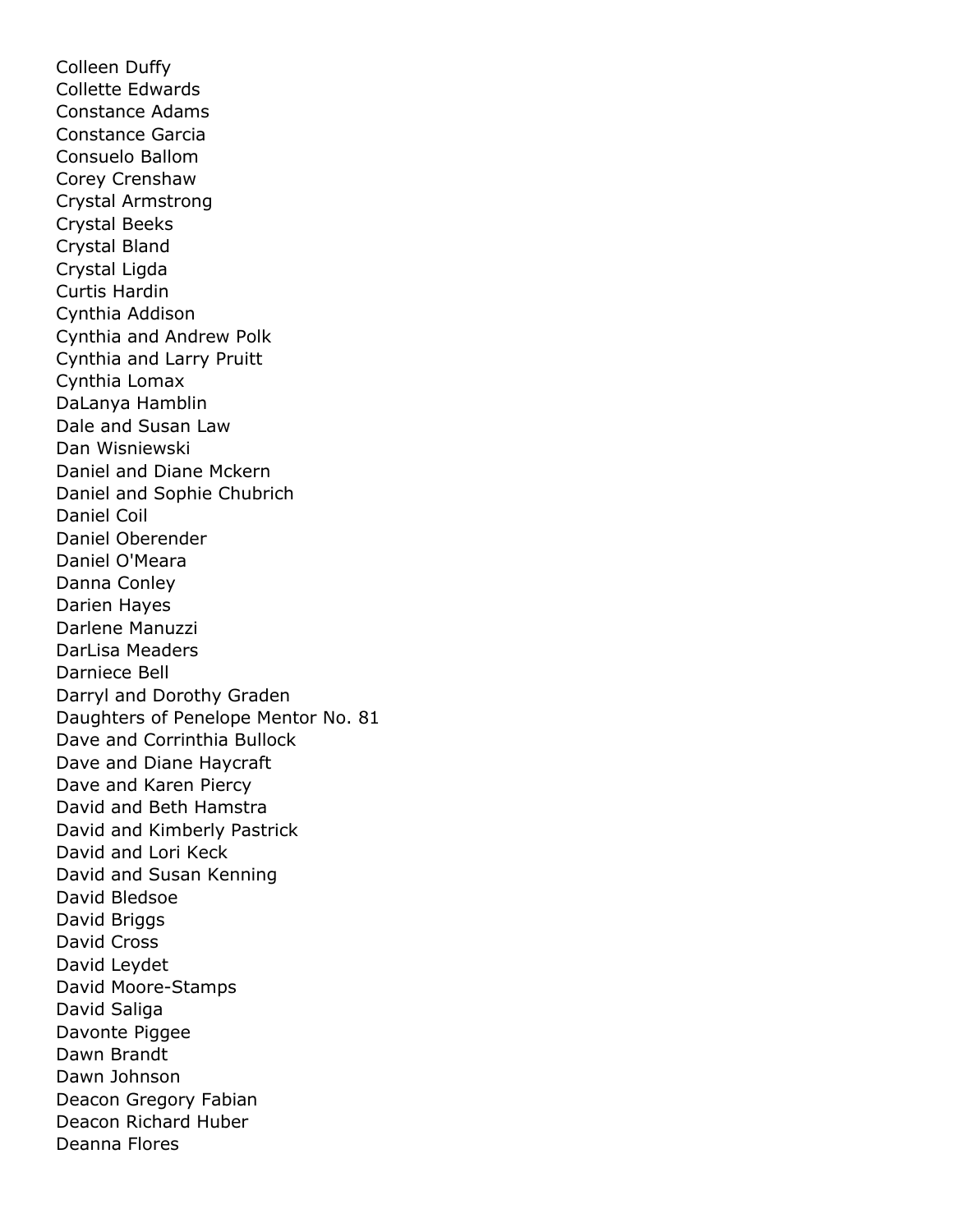Deb Brunetti Deb RoadwTer Debbie Childers Debbie Otto Debby Karin Debra Leslie Debra Piggee Dee Hochmuth Deeann and Mark Witek Deion Powell Delores Parris Denise Carney Denise Corona and Mr. Jose Corona Denise Kirkendall Denise Stubblefield Denise Wesley Dennis and Betsy McDonald Dennis and Louise Fossey DeRolf Development Desiree Thomas DeYon Burks Diahanna Thompson-Miller Diana Marris Diana Quintanilla Diane and Billy Pratt Diane and Thomas Reitter Diane Brown Diane Chary Diane Kania Diane Rosenthal Diane Schoon Diane Wheeler Diann Toth Dianna and Carlos Sanchez Dianne and Joseph Vass Dianne Conley Dira Thompson Dolena M Mack Dollie LaBroi Dolores Armenth Don & Josie Bolek Don and Patricia Broderick Don Evans Don Kometz Donald and Gail Derrow Donald and Mary Frame Donna and Jim Coady Donna and Stanley Grzych Donna Hosmer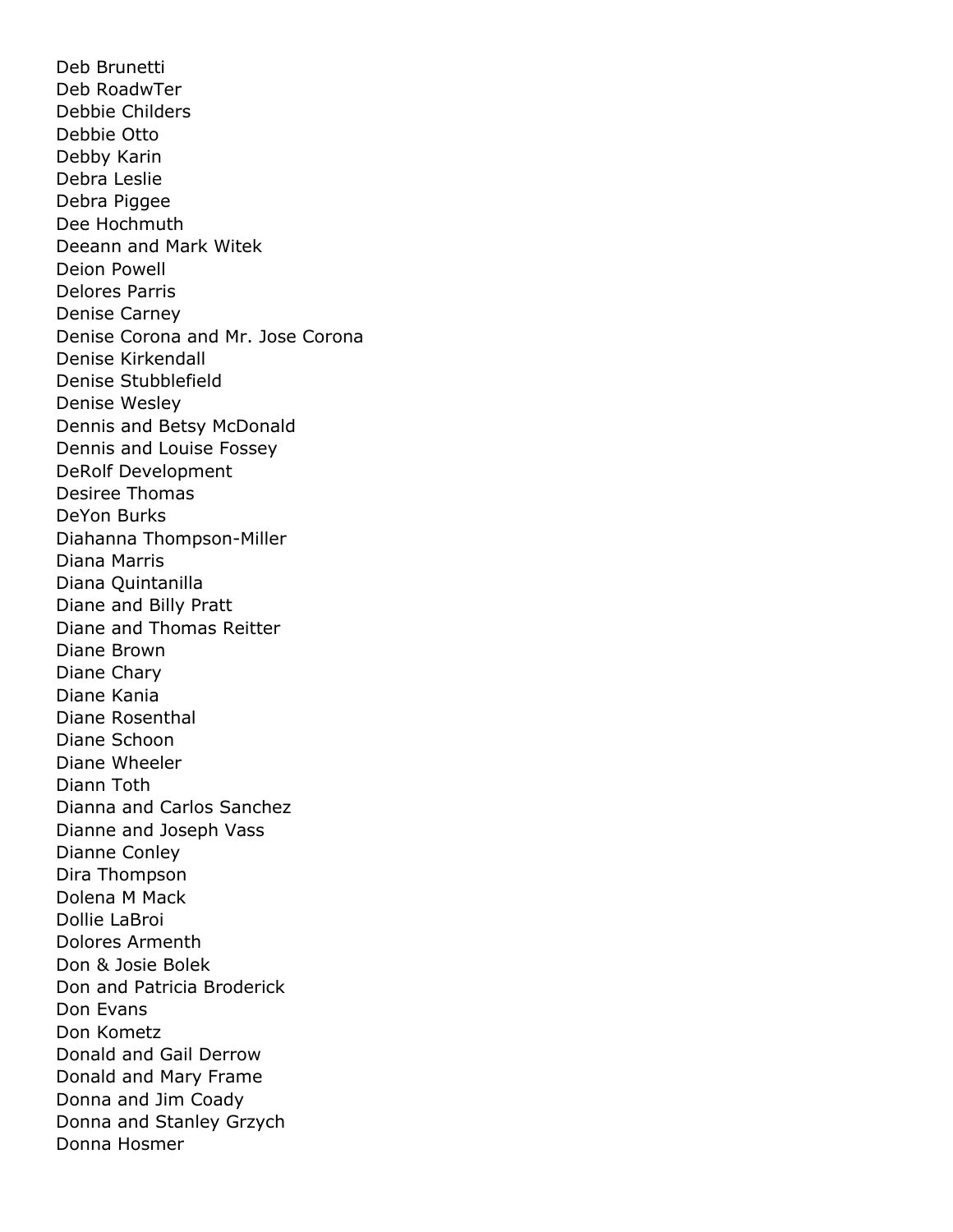Donna Stickney Donna Ziemer Doris Sims Doris Vician Dorothy and Don Kurtz Dorothy Ige Campbell Douglas and Susan Mrotek Dr. Annie Holland Dr. Cher Cheng Dr. Daniel and Mrs. Barbara Lowery Dr. Karen Jones Dr. Rebecca and Dr. Gustavo Galante Dr. Richard Jones Dr. Stavros and Mrs. Georgia Fountoulakis Dr. Vanessa Allen Drusilla Murray-Amos Earl and Roberta Smith Earnestine Berry Edith and Eugene Bujdoso Edna Chapman Edward and Joan Krol Edward Hojnacki Edwin and Jill Udani Edwin Vician Eileen Germek Elaine and W. James Spicer Elaine Dunleavy Elaine Early Elaine Hough Elizabeth Craig Elizabeth Gaerhart Elizabeth Gatzke Elizabeth Kurella Elizabeth Skibicki Elizabeth Wright Ellan Hood Elyse Keene Emily Gulbrandsen Eric Meredith Erica Acheson Erin Clark-Lupo Erma Patton Ernest Riley Ernestine and Calvin Johnson Eugene and Gwendolyn Johnson Eva and George Kratimenos Eve Duray Evelyn and Herbert Passo Evelyn Aponte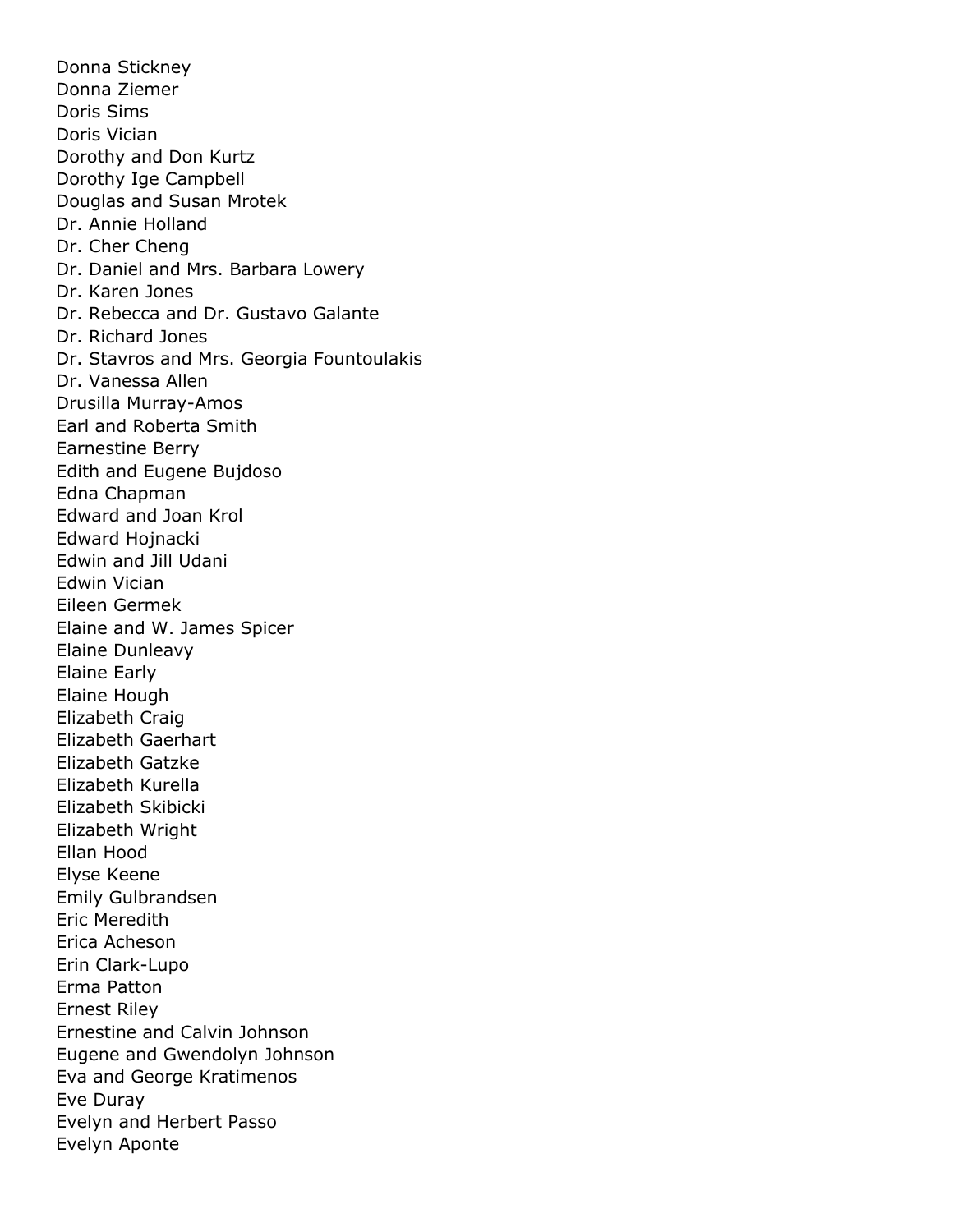Evelyn Bays Eydie Torres FITrain Florida Joiner Florzell Hawkins Floyd and Eileen Baylor Frances Klimis Frances Szymanski Francine Tobin Francis Lennon Francyne and Joseph Powell Frank Behr Frank Gorski and Alice Gorski Frank Villareal Fred and Julianne Hollett Gail Rendina Gailwyn Starr Gary Williams and Mrs. Judy Williams Gene and Jackie Shayotovich George and Helene Heilmeyer George and Nancy Stern George and Victoria Halkias George Domoras George Gianikos George Siemer Georgette Gehr Gerald and Marlene Markovich Geraldine Paskis Geraldine Stamps Gervaise Bastian Gilbert and Eileen Wieser Gino's Steak House Gloria Bryant Gloria Miller Greg and Sheila Grow Greg Goodman Gregory Burks Gwynneth Cline Hailey Philpott Harriet and Robert Malinich Harry Psaltis Hazel Baylor Heart Studios Heather Caudillo Helen Danko Helen Keen-Thoesen and Joseph Thoesen Henry and Jane Polochak Herbert Dunaway Herlinda and Sergio Castro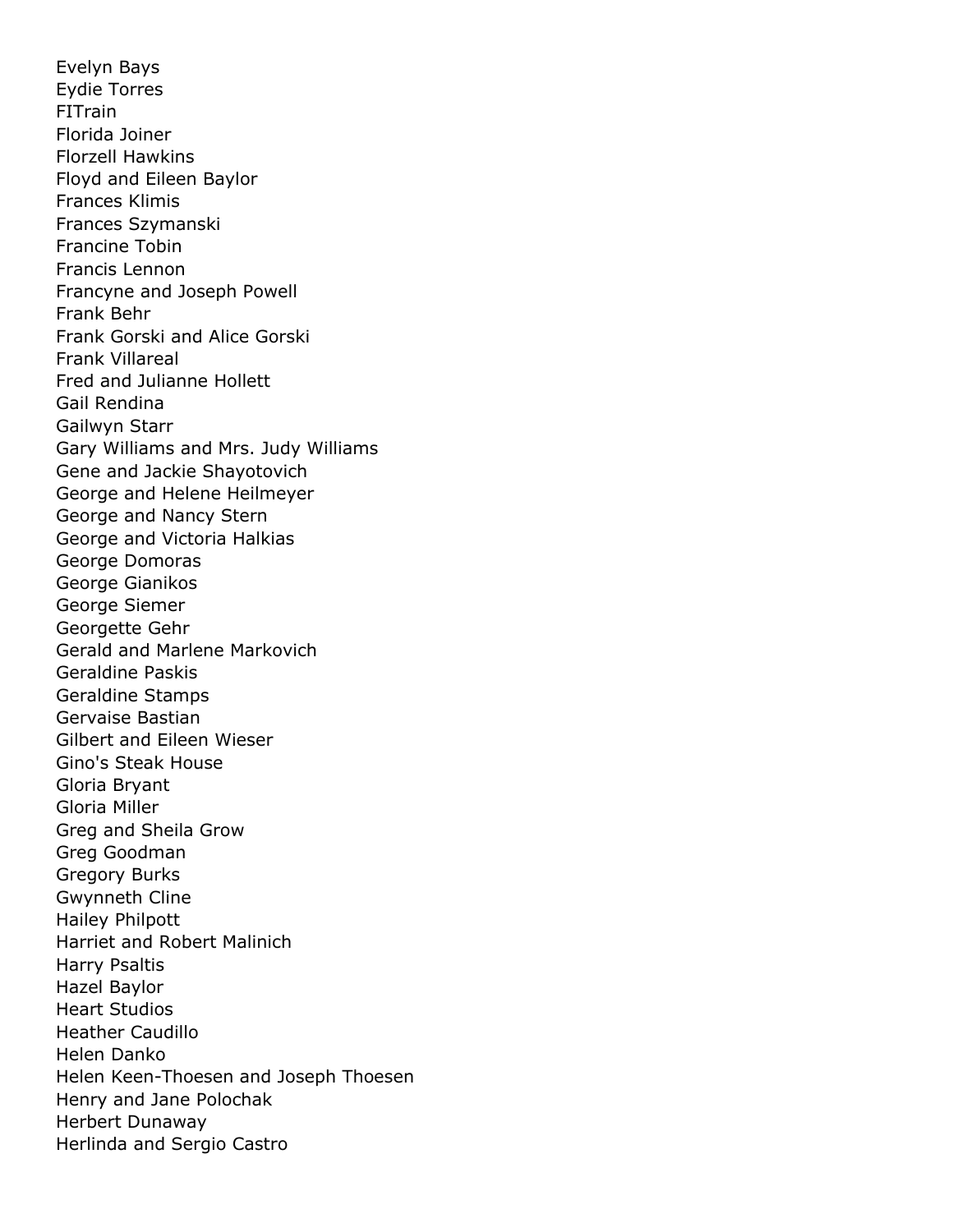Homer Longoria Howard and Patricia Spicer Ian Nightingale Illiana Power Asylum, Inc. Iris Tropp Isabelle Felsecker Isabelle Ramirez Isaih Dawson J. Doris Randle Jacqueline Holmes Jacqueline McDonald Jacqui Frank Jameca Lozano-Lott James and Kalliope Dedelow James and Linda Buckley James and Linda Edwards James and Marcia Starin James and Mary Drews James Coros James Kelley James Lennon James Mullins James Ready James Sebben Jamika Peterson Jan Adler Jane Bomberger and Rafeek Besheer Janet and John Kovalan Janet Broadfield Janet Kotarski Janet Potasnik Janice Bodak Jarrard Ashmore Jarrett Crusor Jason McGee Jay Orlando Jayne Mann Jean Collier Jean Tibbs Jeanne Bugyis Jeannine Pavic Jeff and Alicia Sanford Jeffrey Adams Jeffrey Butera Jeffrey Davis Jeffrey Hartz Jenifer and Jeff Okamura Jenifer and John Schreiner Jennifer Cline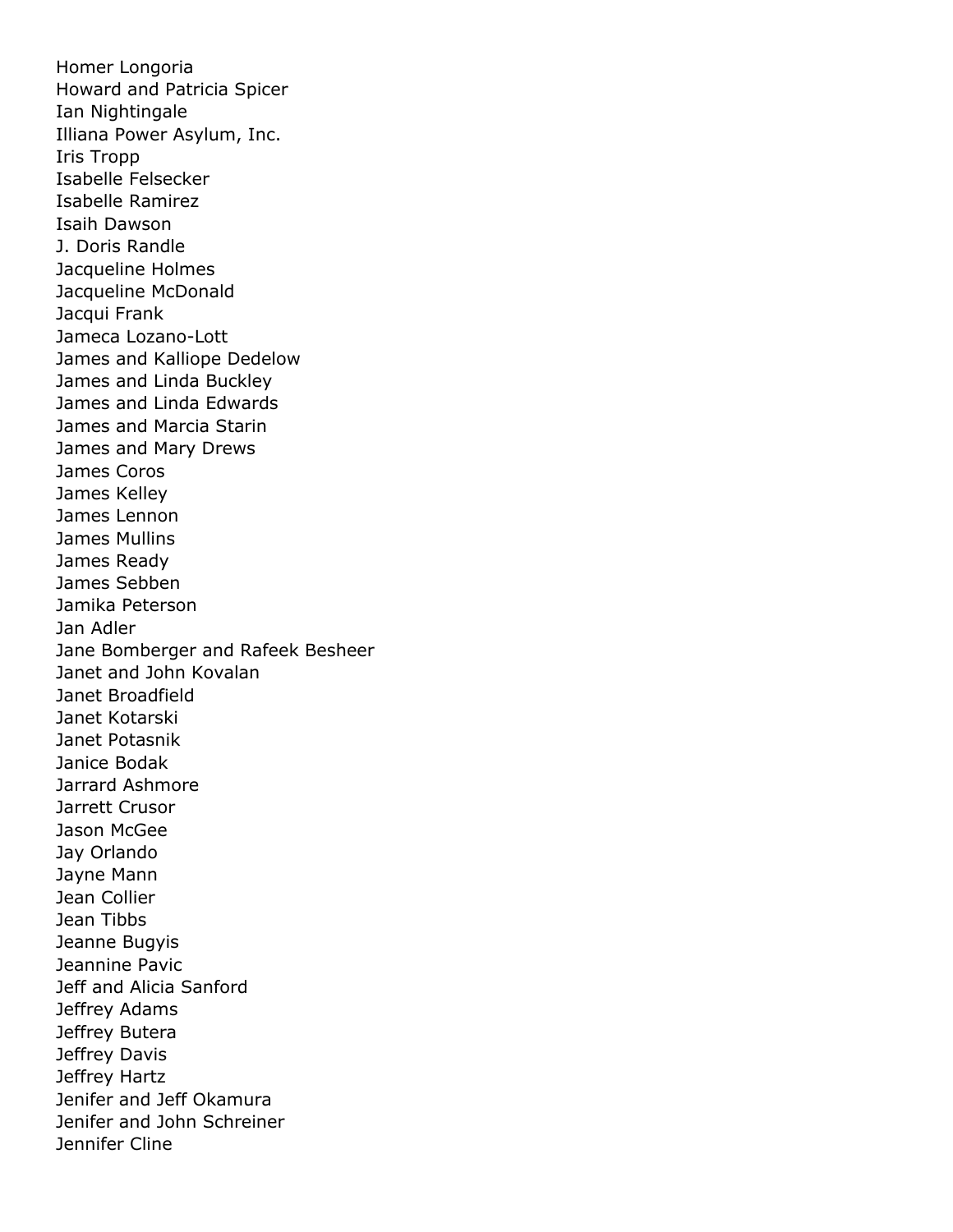Jennifer Karlovitz Jennifer Kirk Jennifer May and Thomas Ziola Jessica and Michael Zvyak Jessica Holloway Jessica Ransom Jewel Malone Jill and James Doane JLK Cleaning & Maintenance Service, Inc. Jo Anne Cano Joan Funk Joan Miller and Roy Miller Joan Milott Joan Ochs Joan Saliga Joan Spindler JoAnn Adkins Joann and William Braman Joann Marasco Joann Massow Joanne Gentile Joanne Taylor Joe & Becky Helfen John and Kathleen Dunn John and Margaret Quinn John and Mary Boone John and Rose Dubec John G and Eva Kostides John Gordon John Lenti John Pruzin John Szypczak John Toleikis Joseph and Aurelia Costanza Joseph and Margaret Winterhaler Joseph and Patricia Huerta Joseph Baranowski Joseph Kartje Josephine Kornelik Josie and Willie Givens Joyce A Hite Joyce and Wendell Price Joyce Dominoski Joyce Gertz Juan Garfias Judith and Gene Ayers Judith and Paul Surowiec Judith Heilman Judith Kaczmarski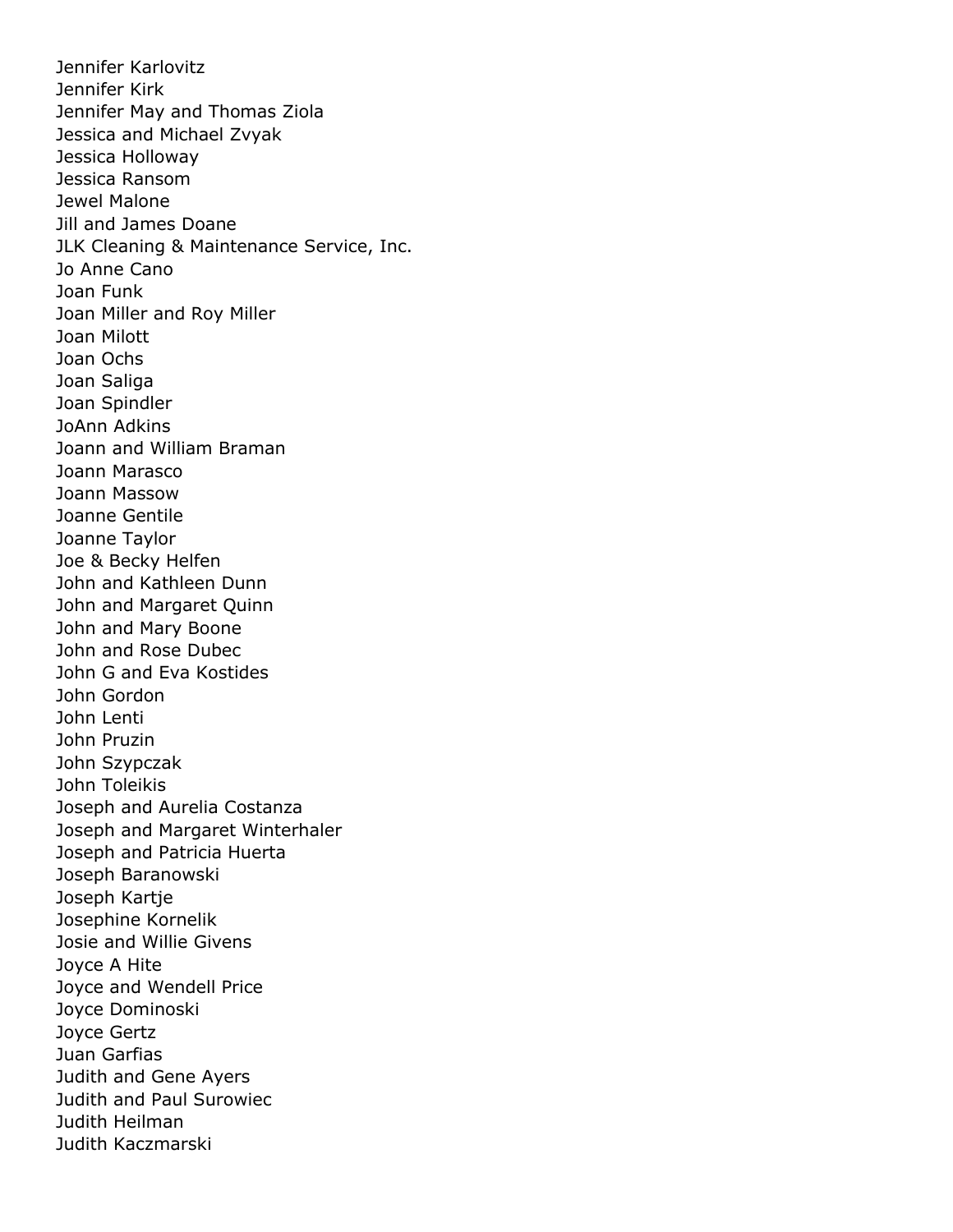Judith Murphy Judith Nies Judith Semrad Judy Candiano Judy Rogers Julie and Ron Olthoff Julie Ourada Justin Lukenbill Kaitlin Clary Karen and David Simon Karen and John Petalas Karen and Thomas Bacon Karen Freeman-Wilson Karen Gray Karen Griffith Karen Hernes Karen Karcher Karen Lance Karen O'Brien Karen Passmore Karen Szumlanski Karen Trent Karyn Gallas Katherine and Martin Corcoran Katherine Johnson Katherine Sutherland Katherine Wyatt Kathi Mudd Kathleen and Terry Farris Kathleen Kelsh Kathleen O'Neal Kathleen Pagorek Kathleen Saliga Kathleen Spindler Kathryn and Devin Sanders Kathryn and Raymond Girres Kathryn Gholeston Kathy Anderson Kathy Boyle Kathy Lundstrom Kathy Page Kathy Spindler Kay Rosen Kelly Dwyer Kemari Owens Kendall Tate Kendra Hawkins Kent and Margaret Rosenbaum Kent Bass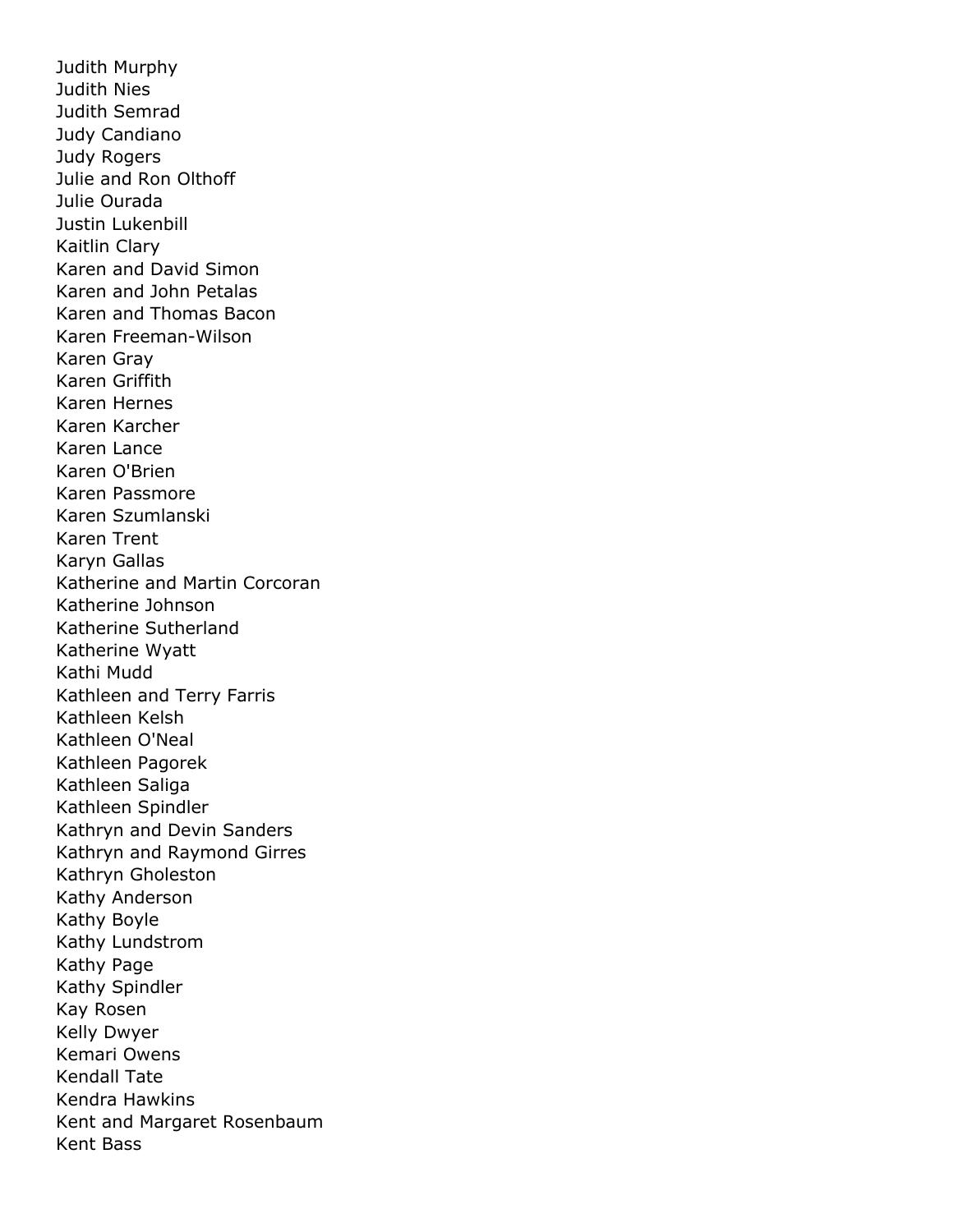Kermit and Paula Bryan Kiera Dorsey Kim Konrady Kinetic Compliance Solutions, LLC Kristen Hannagan-Stanford Kristi Jernigan Kristina Kallas Kristine Chambers Krystina and Lionel Cuza Kyle Miller La Brenda Dillard LaDaney Dungy Ladies Pennsylvania Slovak Catholic Union Lakesha Brown Lance and Lisa Huish LaQuita Howell Larry Johnson Laura Burton Laura Charpentier Laura Davis Laura Hecht Laura Kadelak Laura Townsend Laurel and Thomas McGrath Laurel Schaap Lauren Henzel Lauren Llanes Lauren Wilkie Lauren Zurbriggen LaVaughn Johnson Lawrence and Cynthia Rudmann Leah Haliburton Lee and Connie Stewart Lee Ann Egan Leila Edwards Lenetta Brewer Lennie Drake Leslie Beck Leslie Smith Libby Riggs Liberty Mutual Group Linda and Lawrence Young Linda and Rodney Fisher Linda and Vitas Kazragys Linda and William Pointer Linda Balogh Linda Jancaric Linda Kalwinski and Councilman Mark Kalwinski Linda Kauffman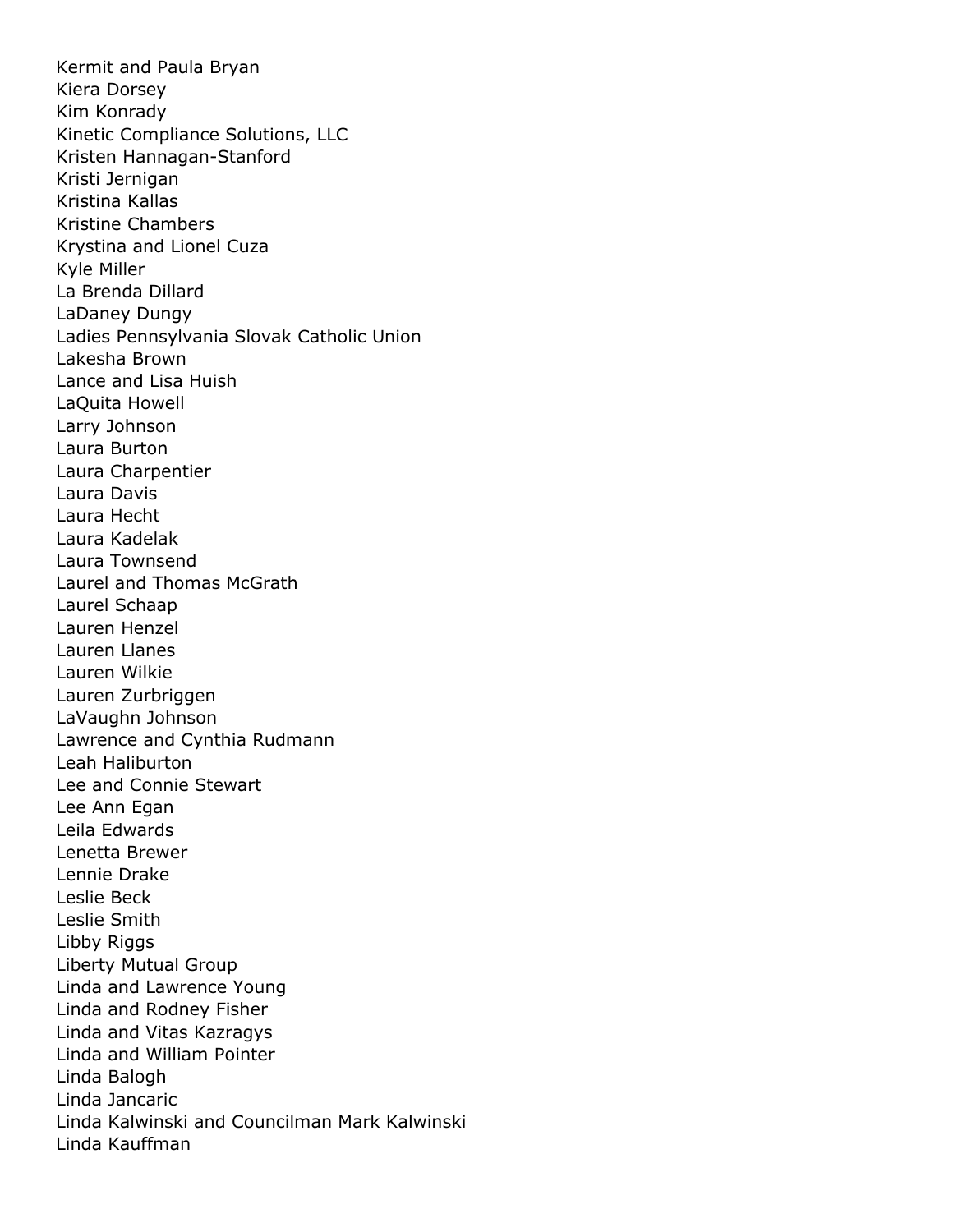Linda Knibbs Linda Koblack Linda McHale Linda Moore Linda Moran Linda Morandi Linda Sirugo Lisa and Michael Giglio Lisa Beecher Lisa Dimos Lisa Drouhard Lisa Morris Liz De La Garza Lois Rustia Lolieta Washington Loretta Kania Lorie Bedford-Bryant and Jerome Bryant Lorraine and Arthur Geberin Lorri Neeley Louis and Angela Gikas Louis Bravos Louis Gerodemos Louis Moser Louise Cunningham and Mr. Bob Knopick Louise Standefer Lucille and Donald Cavi Lucille Blasko Lucy Juarez Lynn Gambrel Mada Gray Madelyn Rambo Mamie Takagi Marc Barnett Margaret (Peggy) McGuire Margaret and Peter Appel Margaret Cox Margaret Leitelt Margaret Libby Margaret M Saliga Margaret Mary Stahura Margaret Scissom and Theron Scissom Margaret Tarchala Margarita Spearman Marge Yacono Maria Cisneros Maria Cortes Maria Gorog Marian Joseph Marianne Dowdy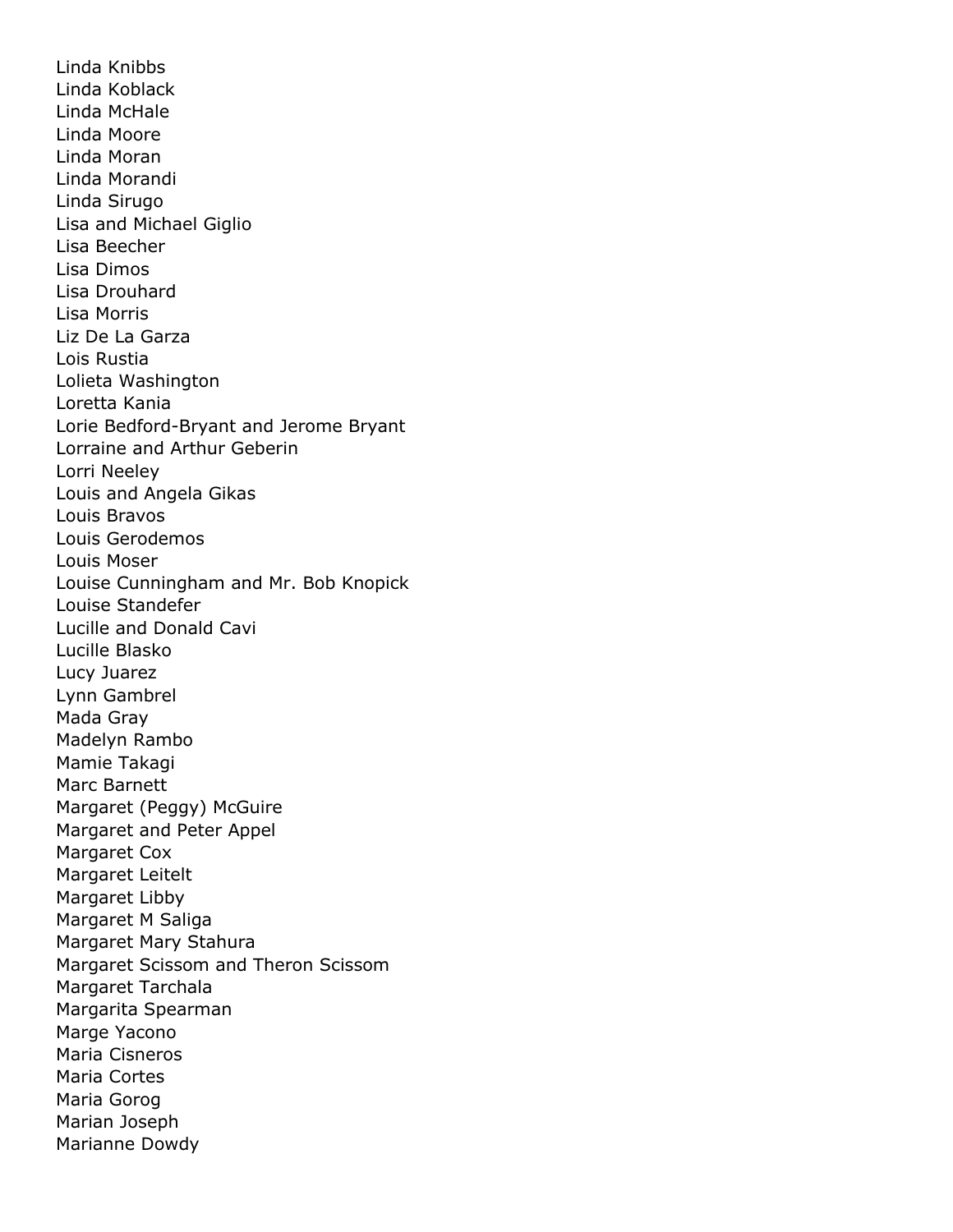Marianne Rosiles Marie and Ray Brown Marie Sylve Marie Trebec Marilou Tonkovich Marilyn Branco Marilyn Huber Marilynn Masse - Torri Marjorie Schmitz Mark and Christine Blane Mark and Julie Wendorf Mark and Kristine Polimus Mark and Mrs. Paula Dranger Mark Augustine Mark Clarke Mark Faughn Mark Van Fleet Marlena Morgan Marquette Park UMC Marsha and Jack King Martha Bohn Martha Cappony Martha Caristi Martha Freeney Martha Metts Martha Wilson Mary and Bill Dewyer Mary and David Andrews Mary and George Comer Mary and John Conlisk Mary and Mr. Mark Barenie Mary and Stephen Tomko Mary Ann and George McGuan Mary Ann and Joseph Claesgens Mary Ann Bibat Mary Ann Sidlowski Mary Anne Griffth Mary Anne Libby Mary Anne Miller Mary Anne Shaw Mary Beth Glotzbach Mary Brockway Mary Dugger Mary Emery Mary Engelman Mary Hepler Mary Hmielewski Mary Hopkins Mary Hunt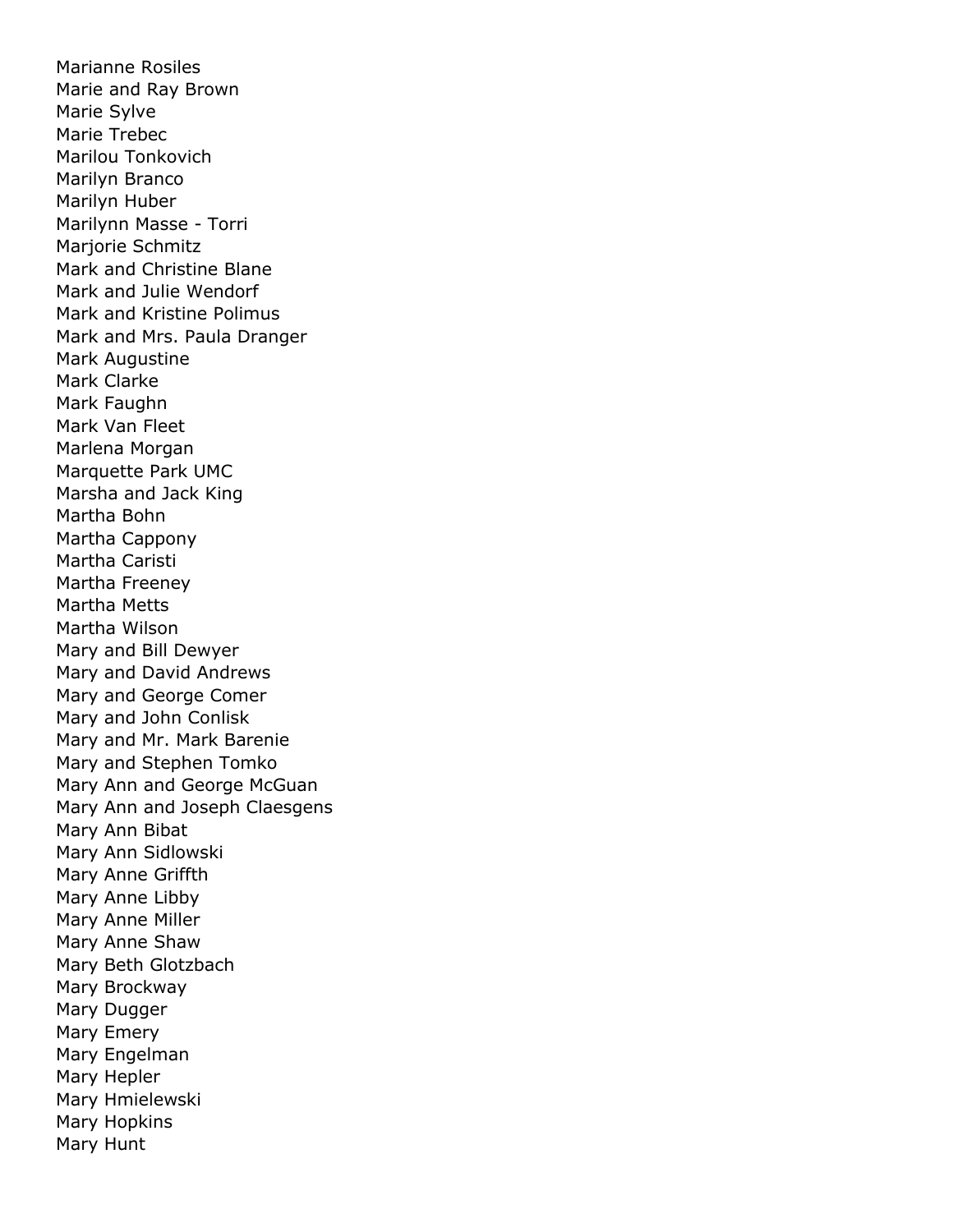Mary James Mary Jo Classen Mary Jo Dybel Mary Kay Luchenbill Mary Louise Mybeck Mary MacMillan Mary Mauer Mary McLaughlin Mary Persun Mary Serletic Mary Stark Mary Therese Carey Mary Zelencik MaryAngela Marino MaryAnn Sevening Maryann Taylor Matt and Julie Michaels Matt Hayes Matthew and Christine Mannhard Matthew Kochevar Matthew Kueker Maureen and Paul Progar Maureen Halligan Megan Cecil and Christopher Dilts Megan Dyke Melinda Eubel Melisa Hjertquist Melissa Zambrano Melvie Drayton Melvina Smith Meridee Randall Metro Recycling Michae Love Michael and Laurie Anderson Charitable Fund Michael and Mary O'Connor Michael and Sharon Brockway Michael and TaSheila Robinson Michael and Tina Berta Michael Cholke Michael Maloney Michael Paulson Michele and Leonard Wisowaty Michele Ratliff Michele Roby Michelle Barry Michelle Feltz Michelle Orlando Miesha Robinson Mike & Barb Kolisz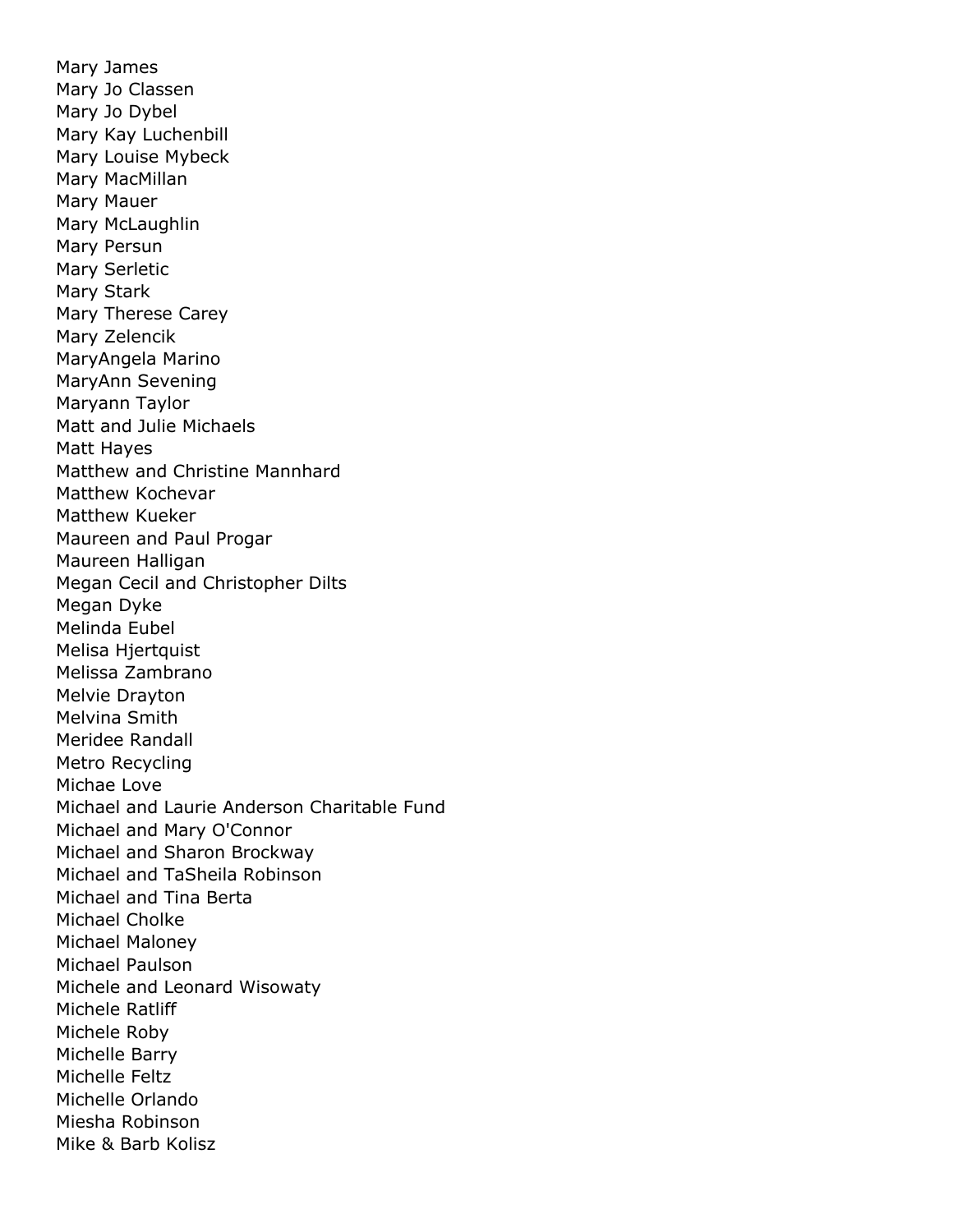Mikki, Debbie Schwartz & Lesl Weisbecker Mileak Harper Milly Salas Mirthala and Thomas Taylor Mitch Steinhardt Mona Steele Monica Nowesnick Monica Rosario Monique Jakubielski Mr Michael Mulle Mr. & Mrs. Fred Siminic Mr. and Mrs. Joseph Huff Mr. and Mrs. Joseph Rodriguez Mr. and Mrs. Stanislaw Rzepka Mr. Anthony Contrucci Mr. James Sikora Mr. Philip and Mrs. Camille Mueller Mr. Raymond Haack Mr. Warren Johnson Mrs. Carol Rusich Mrs. Christi Evans Mrs. Deanna and Mayor Jerome Prince Mrs. Filomena Schmidt Mrs. Kathy Schmidt Mrs. Lauretta King Mrs. Lydia and Dr. Robert Dershewitz Mrs. Margie and Dr. James Heck Mrs. Marie Looze Mrs. Nancy Loduca Mrs. Nancy Maurer Ms. Cynthia Morris Ms. Lois Outlaw Ms. Mary Sola Ms. Pat Rader Ms. Rixette McCarroll Ms. Vickey Mosley Myles Peterson Myrtle Campbell Myrtle Cross Nancy and Charles Reed Nancy and Lawrence Seiger Nancy Curby Nancy Dunn Nancy Kolasa Nancy Koselke Nancy Levgard Nancy Silva Nathalia Equihua Nathaniel Sayles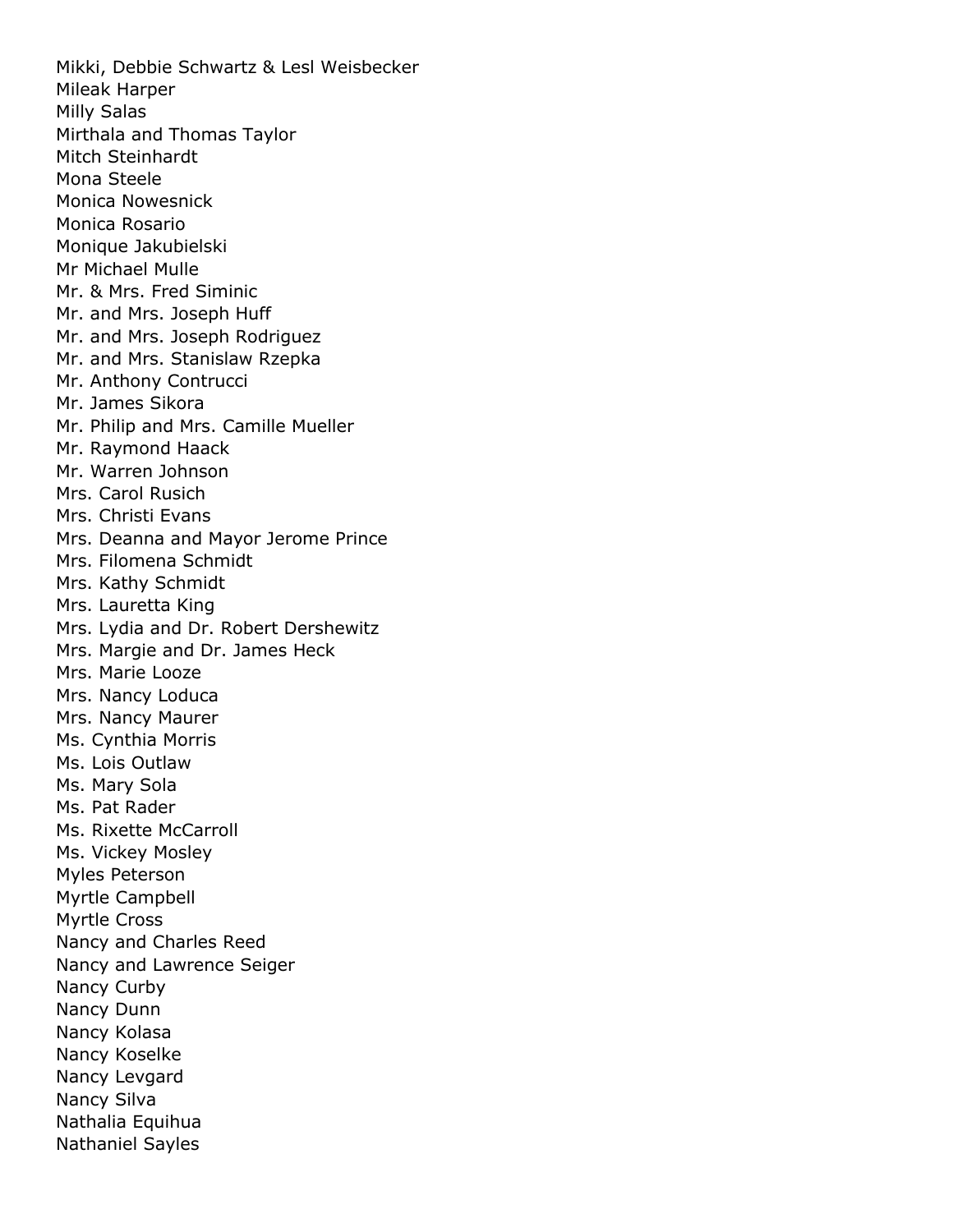Nelda Standish Nicholas Cantley Nicholas Fitousis Nicholas Kasemeotes Nichole Wilson Nick Ferris Nick Kavadas Nick Spanos Nicole Brown Nicole Szypczak Nina Heermann Nitsa Coulson and Royce Phillips Noah and Marjorie Holcomb Nola Schultz Nora Doherty Noreen and David Baker Norma and Jason Gonzalez Norma Nowaczyk O.M.A.R. Presents, LLC Odessa Collins Odette Johnson Ola Green Olivia Ligon Olliestene Lofton Otis Sewood Pam Simon Paolo Andrade Paragon Family Restaurant, Inc. Pastor Gregory and Mrs. Jenny Lee Pastor Joy Heine Pat Fointno Pat Toney Pathways Child Care Home Patricia Alt Patricia and Charles Horman Patricia and Edward Hren Patricia and Frank Hughes Patricia and Timothy Biesen Patricia and Timothy Dorsey Patricia Cottingham Patricia DeMunck Patricia Fishman Patricia Fitzmaurice Patricia Huerta Patricia Kelly Patricia Lennon Patricia Nicholson Patricia Quinn Patricia Scott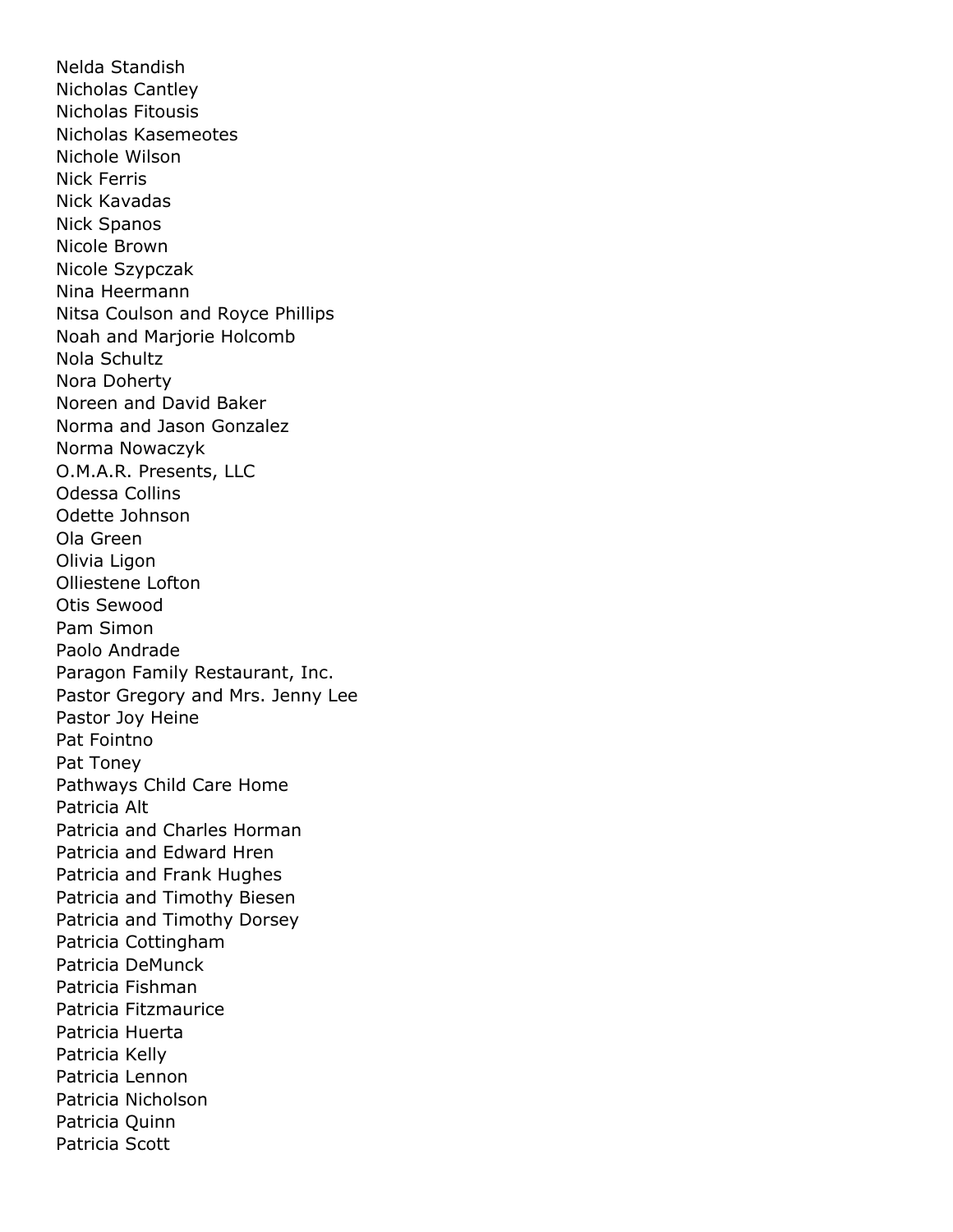Patricia Turner Patrick MacKenzie Patti Ludwig-Beymer Paul & Cathy Smillie Paul and Charlene VanSickle Paul and JoAnn Arnold Paul and Mary Argenta De Bie Paul and Xenia Jancarich Paul Clemens Paul Garrett Paula Beeks Paula George Paula Swenson Peg Schmal Peggy and William Goddard Peggy Guernsey and Judge John Pera Peggy Newton Penny Cochran Performance Chemical & Supply, Inc. Pete and Mary Zervos Pete Hazifotis Pete Karamanis Peter Bomberger Philip Mulroe PHJC Hobart Office Co-workers PHJC Sisters - St. Catherine Convent Phyllis and Michael Brizic PJ Leary Rachael Khairkar Ranae Elekes Ray Hare Rebecca Huerta Rebecca Marcus Rebecca Stephenson Regina and Joseph Rurode Regina Bullock Regina Ciesla Regina Henderson Region Women in Action Republic Frame & Axle Service, Inc. Reuben Jones Rev. Father Robert Gehring Rev. Robert McClory Rhonda Curtis Richard and Barbara Vanecko Richard and Mary Kauffman Richard Jennings Rick Parente Rickey Dancy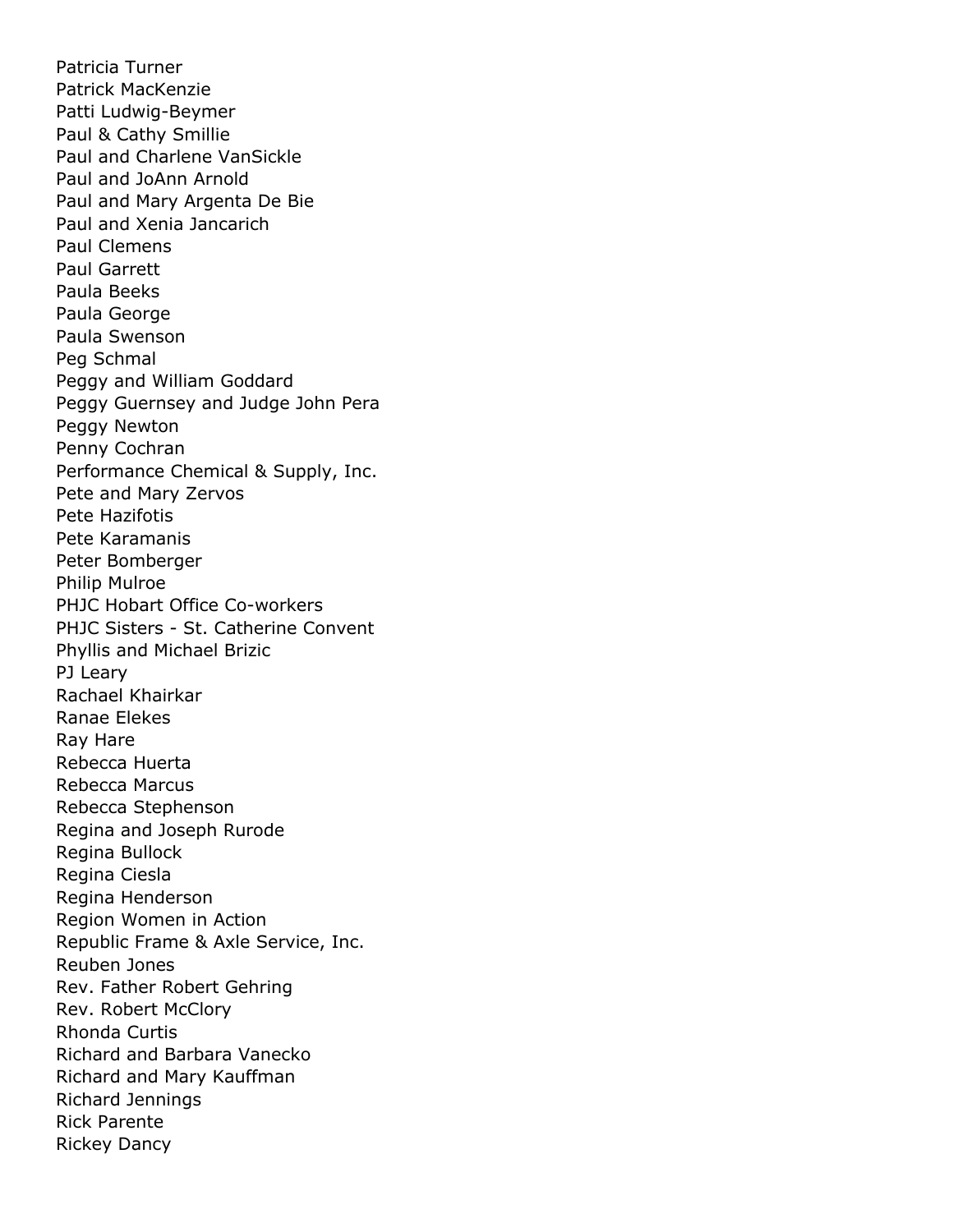Rita and Jon Krilich Rita and Ted Marshall Rita Luczak Robert and Barbara Wisthoff Robert and Delores Crawford Robert and Judith Backe Robert and Maureen Farag Robert and Maureen Moreth Robert Bradtke Robert Collins Robert Harkins Robert Jessen Robert Mace Robert Schrum Sr Robert White Roberta Dakich Robin and Carla Olson Robin Rush Rogelio and Maria Dominguez Roger and Delores Evans Rogina Smith Ron Kersten Ronald and Sunday Johnson Ronnie Spann Rosalind Jack Rosanna Fowler Rose Smith Rose Wallace Rosemary Kertis Rosie and Jesse Washington Ross Glorioso Roxanne Barr Rozanna Jamison-Hoskins Ruth and Jon Van Vactor Ruthie Benard Ruthie Markovich Sadie Ethridge Sam Benjamin and Maria Benjamin Samuel Carl Sandra Appleby Sandra Jo Allen Sandra Kallmeyer Sandra Prendergast Sandy Comer Sandy Enzwiler Sandy Peyovich Sarah Nuetzel Sarah Scott Saul Johnson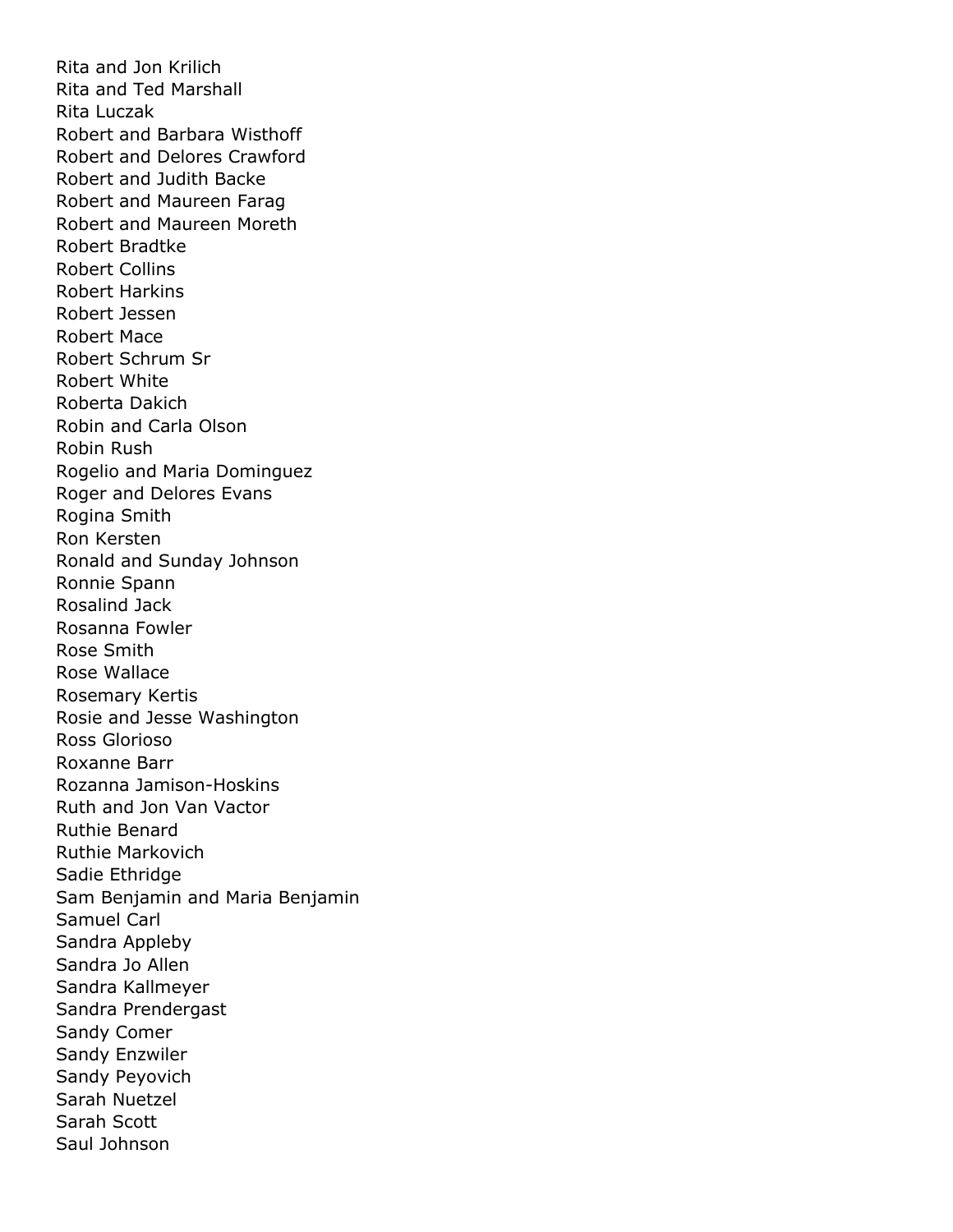Saundra Goldsby Saundra Woods Savea Norfleet Scott Houldieson Scott Hudnall Scott Kooi Scott Nelson Scotty Paul Sean and Mary O'Donnell Serina Hayes Shakiya Wiley Shannon Kotynski Shanona Piegat Sharlette Johnson Sharol and Dan Cain Sharon and Gerald Duracz Sharon Chambers Sharon Curtis Sharon Leonard and Todd Leonard Sharon Lowe Sharon Pfeuffer Sharon Stephayn Sheila Simpson Sheila Sparkman Shelley Boyer Sherita Brewer Sherry and Brian Rundlett Sherry and Nick Gasparovic Shirley Branson Shirley Henderson Shirley Stanford Shontrai Irving Sisters of SS Cyril and Methodius Sisters of St. Catherine Convent Sonia Ruiz Spirit of God Fellowship Church Sr. Catherine Schwemer Sr. Edith Schneider Sr. Joan Fisher Sr. Jolise May Sr. Margaret Anne Henss Sr. Mary Ellen Goeller Sr. Mary Jo Shingler Sr. Mary Martin Sr. Michelle Dermody Sr. Pamela Tholkes Sr. Shirley Bell Sr. Therese Galarneau Ss Monica and Luke Parish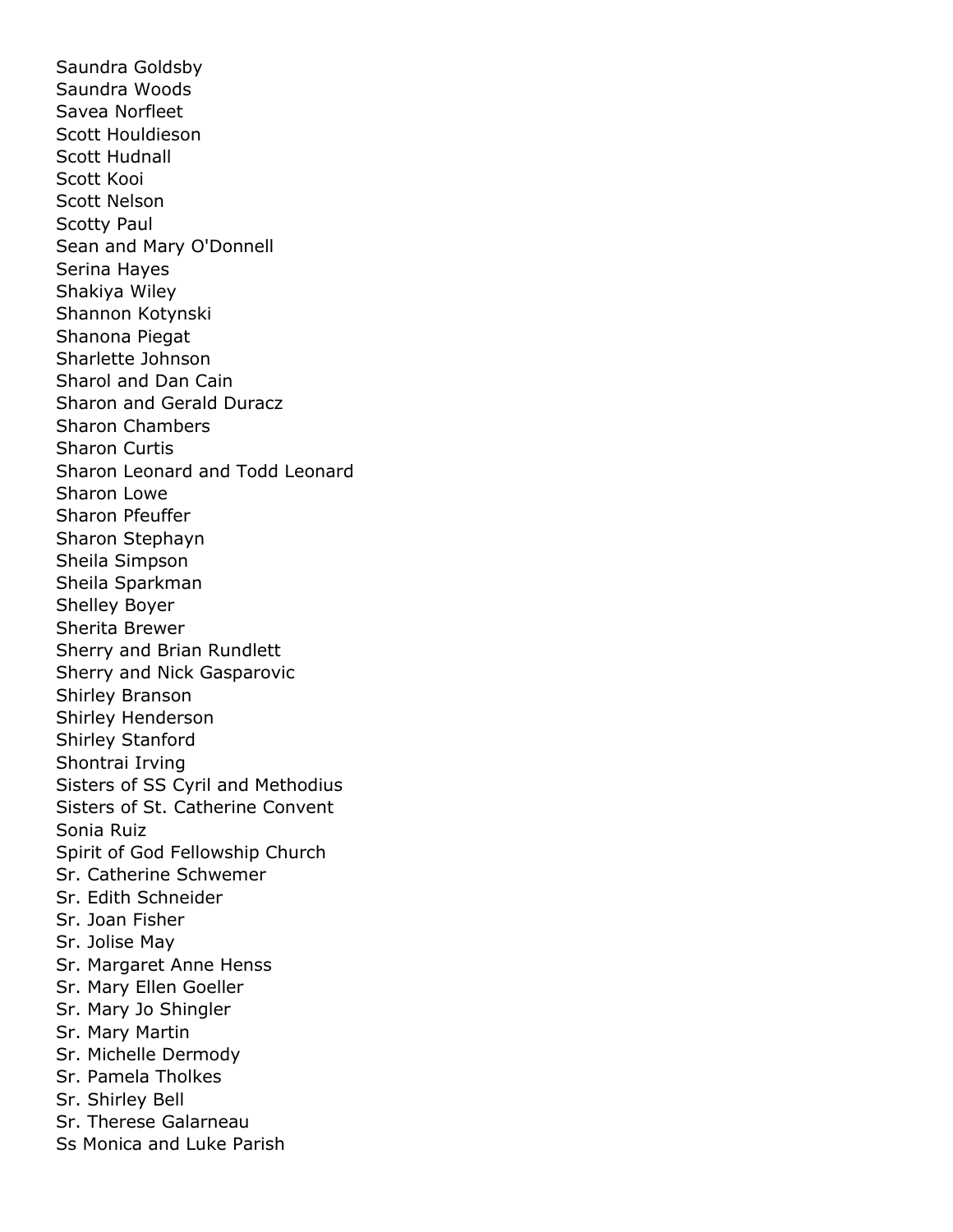St. Paul United Church Of Christ Stacey Stasko Stanley Grudzinski Stath Financial Services Stefanie Juell Stella and Louis Zeheralis Stephanie Glowacki Stephanie Johnson Stephanie White Sterling Wright Steve and Gina Gianikos Steve Spencer Steven and Mary Sieracki STH Staff Suelene Harrell Susan and Thomas Adam Susan Lickteig Susan Schaefer Susanne Heaton Suzanne Borto Suzanne Sebenste Sylvia and Joseph Fish Tabetha and James Alvarado Tamara Gilkey Tamela Jaco-Hardy Tammy Wood Tanya Thompson Ted and Pat Boczkowski Temple Israel Teresa Glotzbach Teresa Samuel Terri Kosecki Terry and Alberta Bronowski Terry and JoAnn Cunningham Terry Hammond Terry Sauer The Bennett Family The Miami City Ballet The Poor Handmaids of Jesus Christ Thelma Troumouliaris Theo Koulianos and Sharon Koulianos Theodora and Larry Agoris Theresa Switt Therese Rossi Thomas and Barbara McNeil Thomas and Jean Nash Thomas and Lynn Coil Thomas and Stasia Wefler Thomas Duncan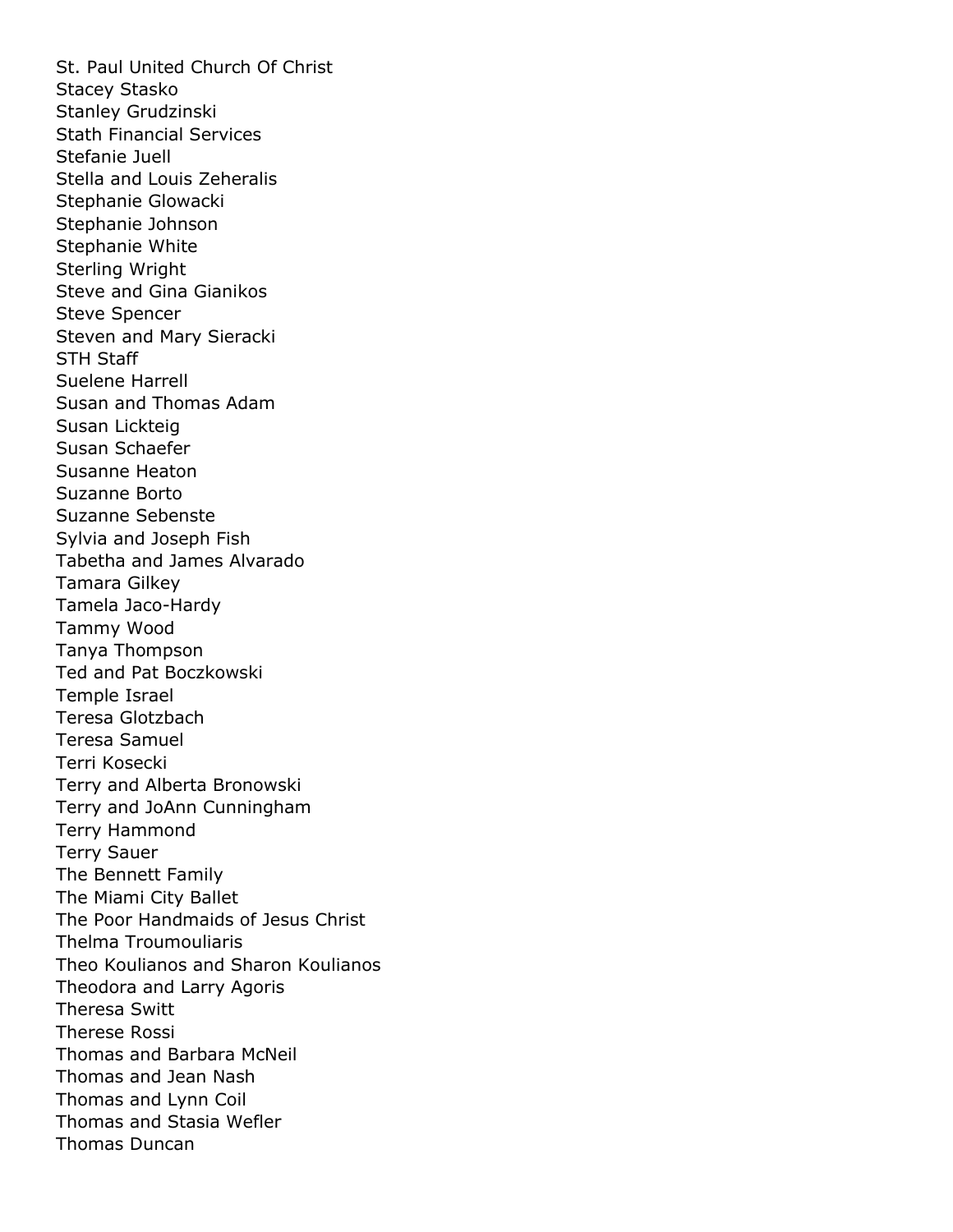Thomas Markovich Thomas Pruzin Tiffaney Scott Tim and Rosie De Bord Tima Adams-Cardenas Timothy and Deanna Ceaser Tina Wilkinson Tina Williams Tom and Jackie Taglia Tom Gober and Mrs. Mary Murillo Tom Spiridis Tommie Cockrell Toni Garza Tonya Thomas-Willis Travis Marshall Tressa Kelly Tri Kappa - Epsilon Omicron Chapter Tri Kappa - Gary Associate Chapter Tri Kappa - Zeta Psi Chapter Tri Kappa Dyer-Schererville-St.John Associate Chapter Trinity Anderson Twyla Burks U.S. Financial Services, Inc. Uriel Martinez Valerie Gilkey Valerie Williams and Jamal Ishmon Veetia Griffin Velda and Joseph Habaj Venita Jackson Venocia Pratts Verdis Hayes Verlie and Michael Suggs Veronica Miley Victoria and Michael Doyne Victoria Sohovich Virginia Albrecht Virginia Geleta Vivian Barnwell Vivian Bell Vivian Miller-Baker Vivian Morton Wanda and Roosevelt Riley Wanda Feder Wendy and Harvey Bohl Wendy McLaurin William and Colleen Hansen William and Diane Yoder William and Lorenzia Spicer William and May Logothetis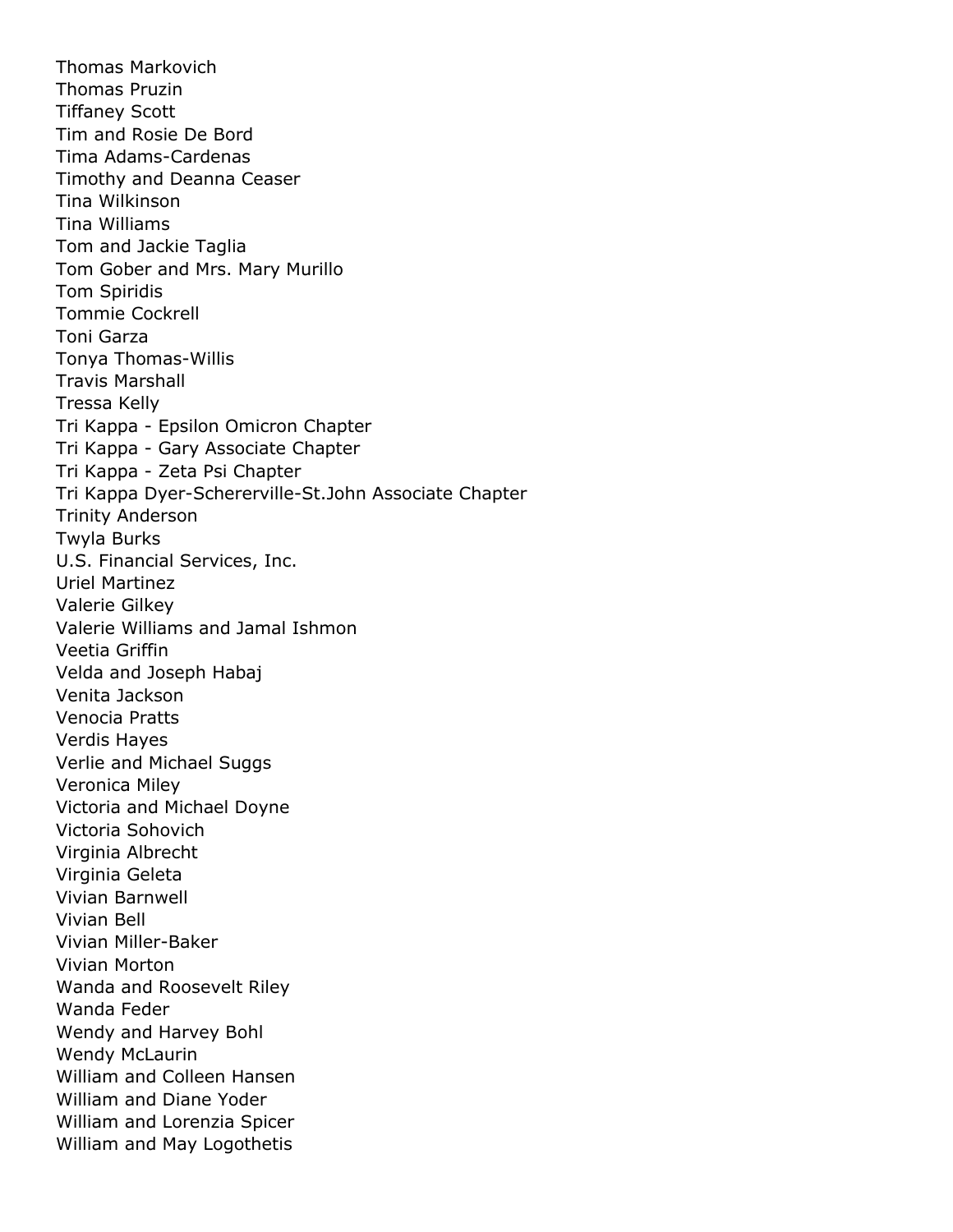William and Ulrike Jannausch William Hayes William Reidy Willie Younger Wynetta Thomas Yolanda Gregory Yolanda Pasquella Zohreh Emami

#### **In Memory of,** *Memorial from*

Nedra Bach, *Kathy Graham* William Bach, *Carolyn C. Sojka* Naomi Baker, *Virginia Albrecht* Rev. John Barasinski, *Susan Allan* Rev. John Barasinski, *Dr. Jane Kelly* Coleridge and Mable Brewer, *Sherita Brewer* Spiro Cappony, *Martha Cappony* Spiro Cappony, *Antonia Peskin* Fred Chary, *Diane M. Chary* Michael Chary, Diane M. Chary Terry Conley, *Danna M. Conley* Patricia Crozier, *Mark Faughn* Patricia Crozier, *Lisa Jordan* Patricia Crozier, *Lisa Jordan* Patricia Crozier, *Sharon Pfeuffer* Patricia Crozier, *Leslie Smith* Patricia Crozier, *Patricia Turner* Patricia Crozier, *Tina Williams* John Curley, *Janet S. Curley* Trudy Dunaway, *Herbert L. Dunaway* Etta Gilkey, *Isaih Dawson* Etta Gilkey, *Tamara Gilkey* Bertha Harlan, *Beverly J. David* Francine Hintz, *Beth Polusky* Thomas Johns, *Paula J. Johns* George Johnson, *Stephanie Johnson* Mary Jones, *David Ackerman* Mary Jones, *Sandra Jo Allen* Mary Jones, *Mary Balas* Mary Jones, *Roxanne Barr* Mary Jones, *David Briggs* Mary Jones, *Kermit and Paula Bryan* Mary Jones, *Daniel and Sophie Chubrich* Mary Jones, *Sylvia Collins* Mary Jones, *Jeffrey Davis* Mary Jones, *Patricia and Timothy Dorsey* Mary Jones, *Elaine Dunleavy* Mary Jones, *Elaine Early* Mary Jones, *Constance Garcia* Mary Jones, *Mary Beth Glotzbach*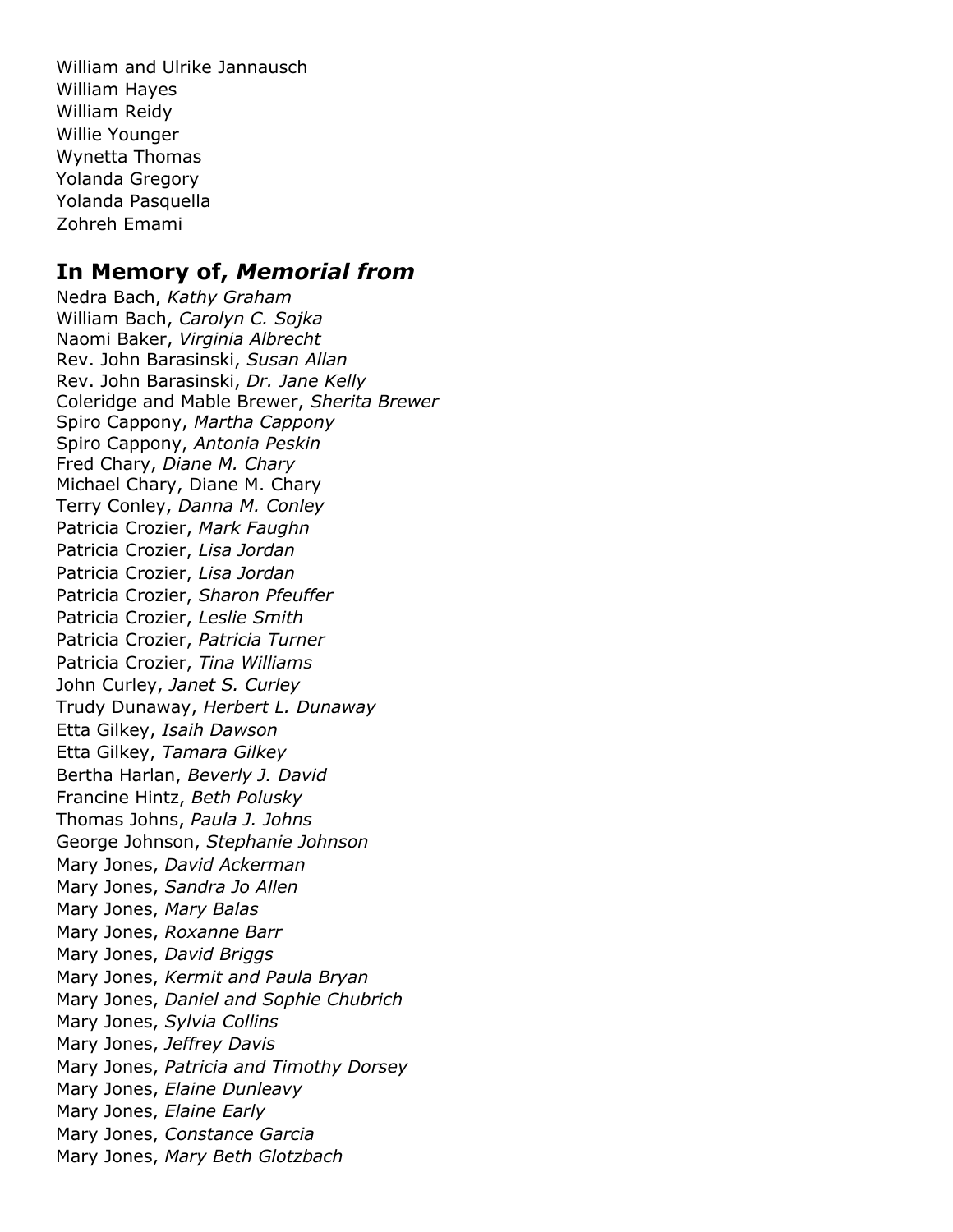Mary Jones, *Teresa B. Glotzbach* Mary Jones, *Maria Gorog* Mary Jones, *Amy Halvorsen* Mary Jones, *Lauren Henzel* Mary Jones, *Rosalind Jack* Mary Jones, *Kristi Jernigan* Mary Jones, *Bradley Kain* Mary Jones, *Kathleen Kelsh* Mary Jones, *Ruth Kerger* Mary Jones, *Linda Knibbs* Mary Jones, *Matthew Kueker* Mary Jones, *PJ Leary* Mary Jones, *Robert and Susan Lehman* Mary Jones, *Mrs. Nancy Loduca* Mary Jones, *Mary MacMillan* Mary Jones, *Jewel Malone* Mary Jones, *Carole Mc Namara* Mary Jones, *Daniel Oberender* Mary Jones, *Celeste Pettis* Mary Jones, *Lawrence and Cynthia Rudmann* Mary Jones, *Lois Rustia* Mary Jones, *Scale Marketing* Mary Jones, *Paul & Cathy Smillie* Mary Jones, *Mary Stark* Mary Jones, *The Miami City Ballet* Mary Jones, *Mikki, Debbie Schwartz & Lesl Weisbecker* Mary Jones, *Lauren Wilkie* Mary Jones, *Martha Wilson* John Kavadas, *Nick J. Kavadas* Ora Mae Keith, *Ann Becker* Ora Mae Keith, *Brienne Blair* Ora Mae Keith, *La Brenda Dillard* Ora Mae Keith, *Melinda Eubel* Ora Mae Keith, *Michelle Feltz* Ora Mae Keith, *Ola Green* Ora Mae Keith, *Curtis Hardin* Ora Mae Keith, *Jessica Holloway* Ora Mae Keith, *Randale Honaker* Ora Mae Keith, *Ernest Riley* Ora Mae Keith, *Nathaniel Sayles* Ora Mae Keith, *Carolyn Wright* Marilyn Kessler, *Marsha King* Marilyn Kessler, *Terri Kosecki* Denise Kirkendall, *Venita Jackson* Bredital Ligon Morgan, *Olivia Ligon* Mary Mastalski, *Betty Wilusz, Billy Phillips, and Christine Phillips* Mary Mastalski, *Terry Bronowski* Mary Mastalski, *Dennis & Louise Fossey* Mary Mastalski, *Sherry J. Gasparovic*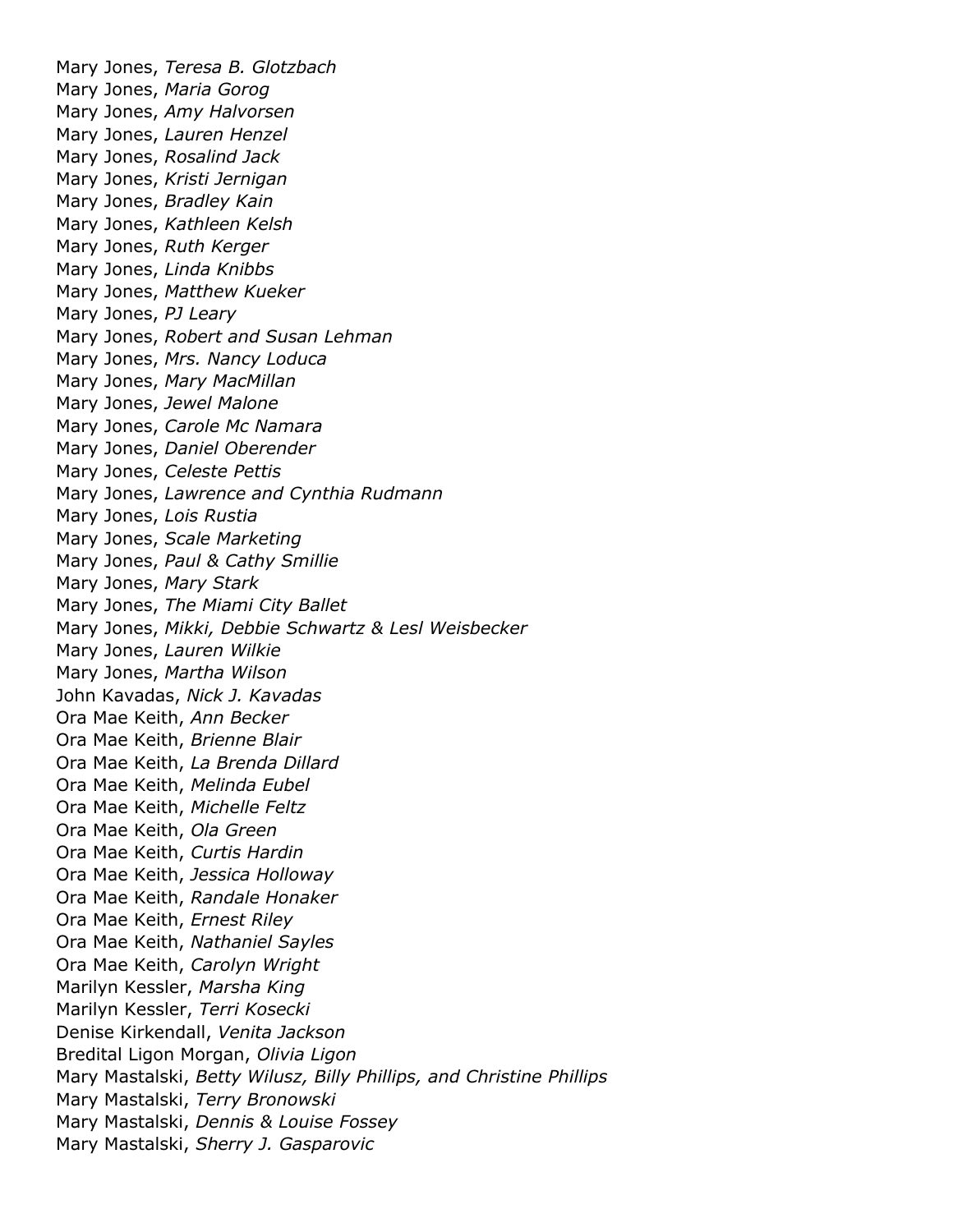Mary Mastalski, *Edward Hojnacki* Mary Mastalski, *Mr. & Mrs. Joseph Huff* Mary Mastalski, *Linda Koblack* Mary Mastalski, *Meridee M. Randall* Mary Mastalski, *Mr. & Mrs. Joseph Rodriguez* Mary Mastalski, *Mr. & Mrs. Stanislaw Rzepka* Mary Mastalski, *Mr. & Mrs. Fred Siminic* Mary Mastalski, *Thomas T. Wefler* M Catherine McReynolds, *Margaret Cox* M Catherine McReynolds, *Sadie Ethridge* M Catherine McReynolds, *Anthony B. Hausfeld* M Catherine McReynolds, *Brenda Johnson* M Catherine McReynolds, *Ami L. McReynolds* M Catherine McReynolds, *Judith and Paul Surowiec* M Catherine McReynolds, *Anne F. Thompson* Jonathan Moorehead, *Shirley S. Moorehead* Tom Pleski, *Saint James Family Help Services, Inc.* Grace Ross, *Centier Bank - Corporate Centre* Michel Schiralli, *Rocco Schiralli* James Sebben, *John and Mary Boone* James Sebben, *Nick Gianikos* James Sebben, *George Heilmeyer, Jr.* James Sebben, *Brad Marshall* James Sebben, *Monica Nowesnick* James Sebben, *Belinda Stevenson* James Sebben, *George Stroguiludis* James Sebben, *Mary Tomko* Mary Spurlock-Ware, *Crystal Beeks* Raymond Stuck, *Jackie Stuck* Sojourner Truth, *Stefanie Juell* Ardith Webb, *Adra Young* Grace Williams, *Leila Edwards* LaDonna Wininger, *Mrs. Kathryn Sanders*

#### **In Honor of,** *Donated by*

Mary Bennett, *Veronica Miley* Joe and Theresa Codespoti, *Dianne J. Vass* Angela Curtis as STH's new Executive Director, *Larry Brown* Angela Curtis as STH's new Executive Director, *Holly Cummings* Angela Curtis as STH's new Executive Director, *DaLanya Hamblin* Angela Curtis as STH's new Executive Director, *Kenneth E. Keller* Angela Curtis as STH's new Executive Director, *Pamela Key* Angela Curtis as STH's new Executive Director, *Calvin Lofton* Angela Curtis as STH's new Executive Director, *Amanda Maynard* Angela Curtis as STH's new Executive Director, *Shirley S. Moorehead* Angela Curtis as STH's new Executive Director, *Miesha Robinson* Angela Curtis as STH's new Executive Director, *Michael Robinson* Angela Curtis as STH's new Executive Director, *Sister Peg Spindler, CSA* Christina Dow, *Sally Clair*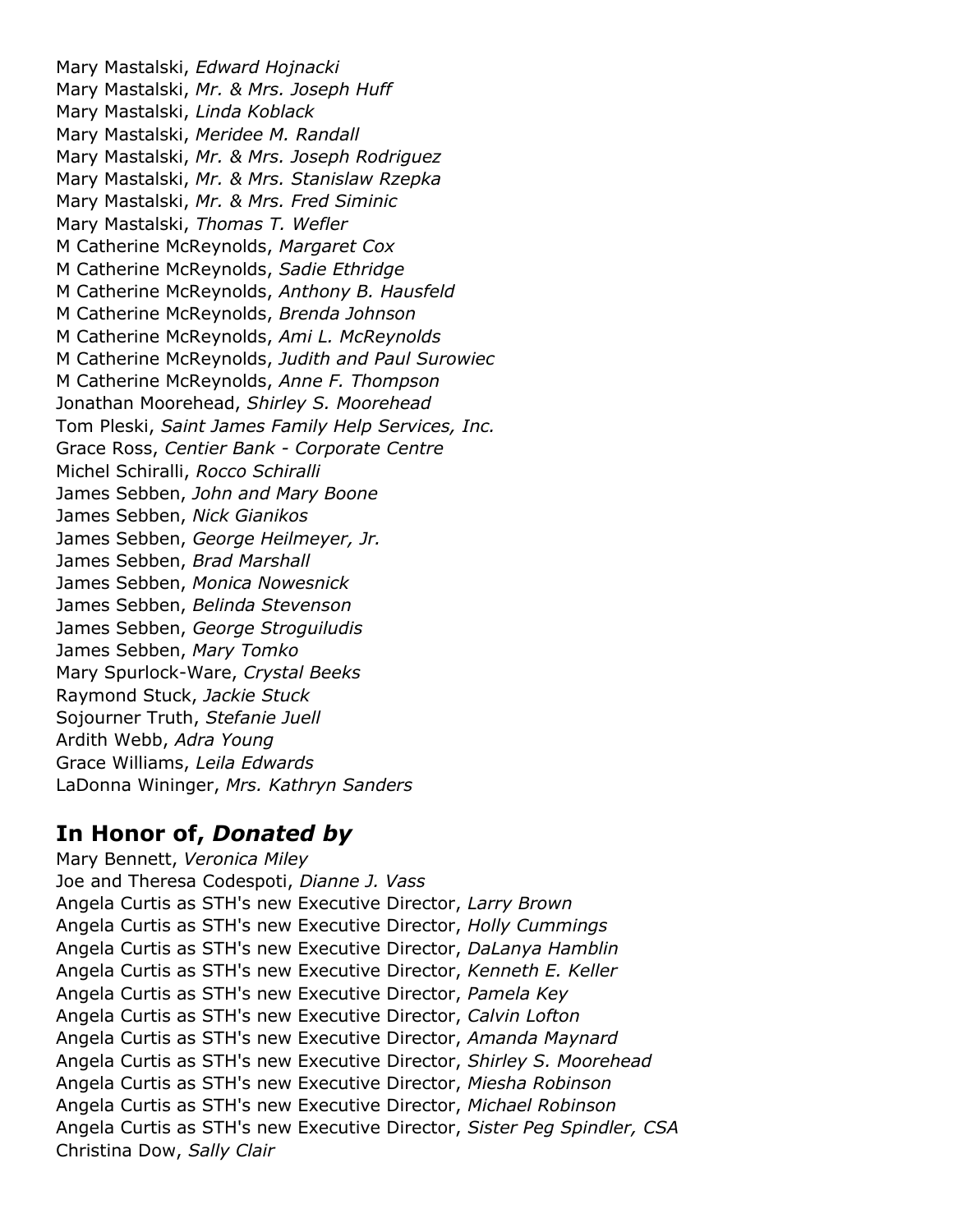Christina Dow, *Jenifer Okamura* Family of Val Banks, *Kathy Boyle* Nick Gianikos, *Nicholas Kasemeotes* Clark Gloyeske, *Kris Livovich* Mary Ellen Goeller, *Amanda Maynard* HealthVisions Midwest, *Janette Joseph* Holy Trinity School and Church, *Cecily Bennett Allen* Helen Hudson, *Philip Hudson* Ora Mae Keith, *Kemari Owens* Pat Kelly, *Rita Marshall* Pamela Key, *Amanda Maynard* Ruth King, *Joann Marasco* Sally Lemke, *Beth and David Wilmoth* Patricia Lennon, *James Lennon* Shirley Lindquist, *Mary Ann Claesgens* Amanda Maynard, *David Bledsoe* George McGuan, *Mrs. Beth A. Leffelman* Mary Ann McGuan, *Mrs. Beth A. Leffelman* Annabella Melvin, *Scott Hudnall* Thomas Mischler, *Mary Paquin* Kristy Olsen, *Julie Ourada* Sister Kathleen Quinn, PHJC, *Mary Therese Carey* Sister Kathleen Quinn, PHJC, *Mary and Bill Dewyer* Sister Kathleen Quinn, PHJC, *Dr. Rebecca E. Galante* Sister Kathleen Quinn, PHJC, *Jake E. Sullivan* JR Rosenbaum, *Dale Grupe* Ann Ruggaber, *Sharon K. Kenning* Margaret Saliga, *Janet Kotarski* Carmella Saraceno, *Billy Holloway* Fr. Jerry Schweitzer's 50 years of priestly ministry, *Patricia Alt* Fr. Jerry Schweitzer's 50 years of priestly ministry, *Robert E. Backe* Fr. Jerry Schweitzer's 50 years of priestly ministry, *David C. Batusic* Fr. Jerry Schweitzer's 50 years of priestly ministry, *Mark Blane* Fr. Jerry Schweitzer's 50 years of priestly ministry, *Sharol & Dan Cain* Fr. Jerry Schweitzer's 50 years of priestly ministry, *Paul Clemens* Fr. Jerry Schweitzer's 50 years of priestly ministry, *Terry and JoAnn Cunningham* Fr. Jerry Schweitzer's 50 years of priestly ministry, *Roberta Dakich* Fr. Jerry Schweitzer's 50 years of priestly ministry, *Brenda Darrol* Fr. Jerry Schweitzer's 50 years of priestly ministry, *Joyce Dominoski* Fr. Jerry Schweitzer's 50 years of priestly ministry, *Mrs. Sharon Duracz* Fr. Jerry Schweitzer's 50 years of priestly ministry, *Norma Dvorscak* Fr. Jerry Schweitzer's 50 years of priestly ministry, *Donald and Mary Frame* Fr. Jerry Schweitzer's 50 years of priestly ministry, *Rev. Father J. Patrick Gaza* Fr. Jerry Schweitzer's 50 years of priestly ministry, *Ruth Kerger* Fr. Jerry Schweitzer's 50 years of priestly ministry, *Darlene Manuzzi* Fr. Jerry Schweitzer's 50 years of priestly ministry, *Mary K. Mauer* Fr. Jerry Schweitzer's 50 years of priestly ministry, *Rev. Father Kevin P. McCarthy* Fr. Jerry Schweitzer's 50 years of priestly ministry, *Mrs. Betsy McDonald* Fr. Jerry Schweitzer's 50 years of priestly ministry, *Thomas and Barbara McNeil*